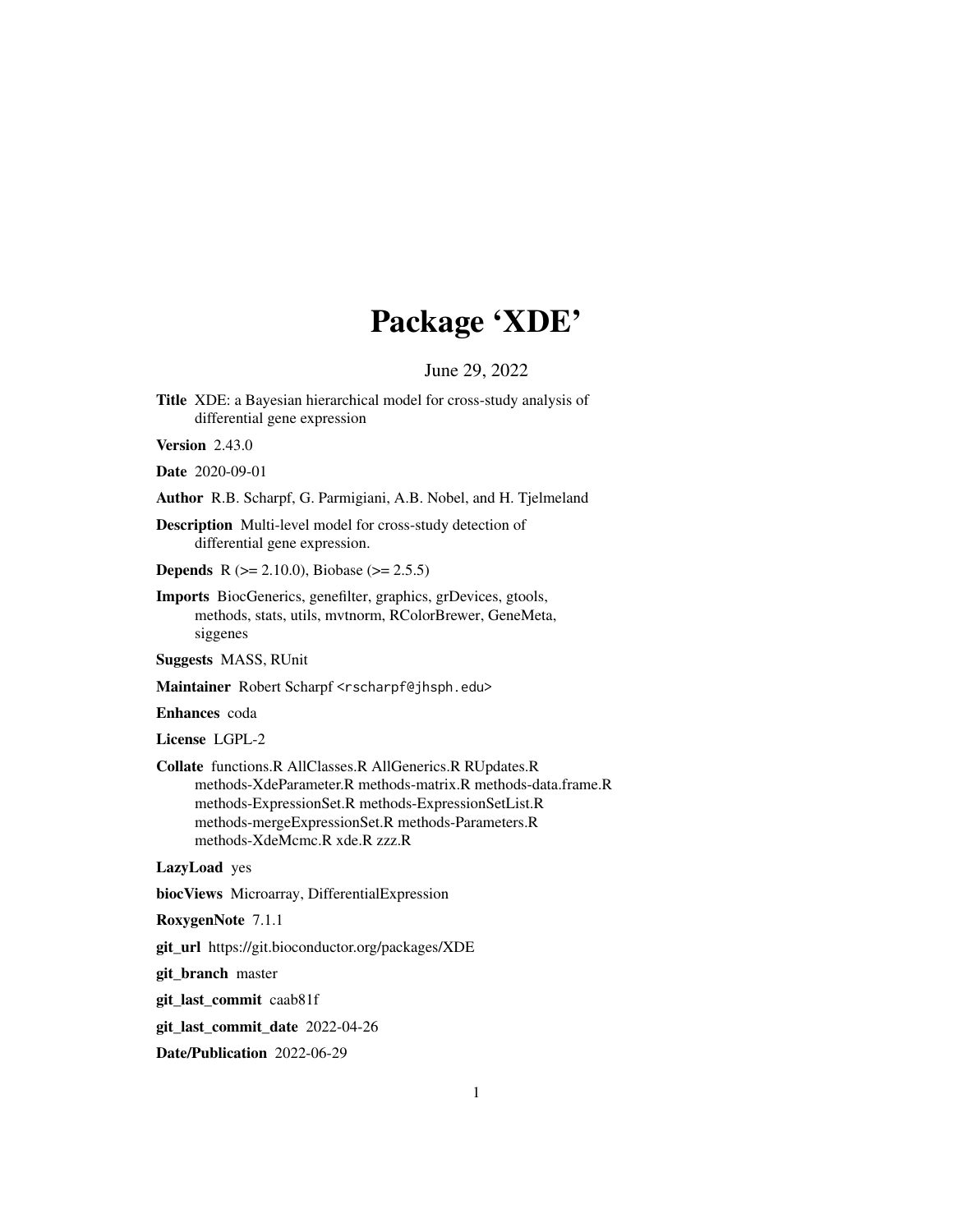## <span id="page-1-0"></span>R topics documented:

|  | 3<br>$\overline{4}$ |
|--|---------------------|
|  |                     |
|  |                     |
|  | 6                   |
|  | $\overline{7}$      |
|  | 8                   |
|  | 9                   |
|  | 9                   |
|  | 10                  |
|  | 11                  |
|  | 12                  |
|  | 13                  |
|  | 14                  |
|  | 14                  |
|  | 16                  |
|  | 16                  |
|  | 17                  |
|  | 18                  |
|  | 19                  |
|  | 20                  |
|  | 21                  |
|  | 22                  |
|  | 22                  |
|  | 23                  |
|  | 24                  |
|  | 26                  |
|  | 28                  |
|  | 29                  |
|  |                     |
|  | 31                  |

<span id="page-1-1"></span>burnin *Indicator for running a MCMC burnin*

## Description

When TRUE, log files from MCMC chains are not written to file. When FALSE, log files are written for every parameter by default.

## Usage

burnin(object)

## Arguments

object An object of class XdeParameter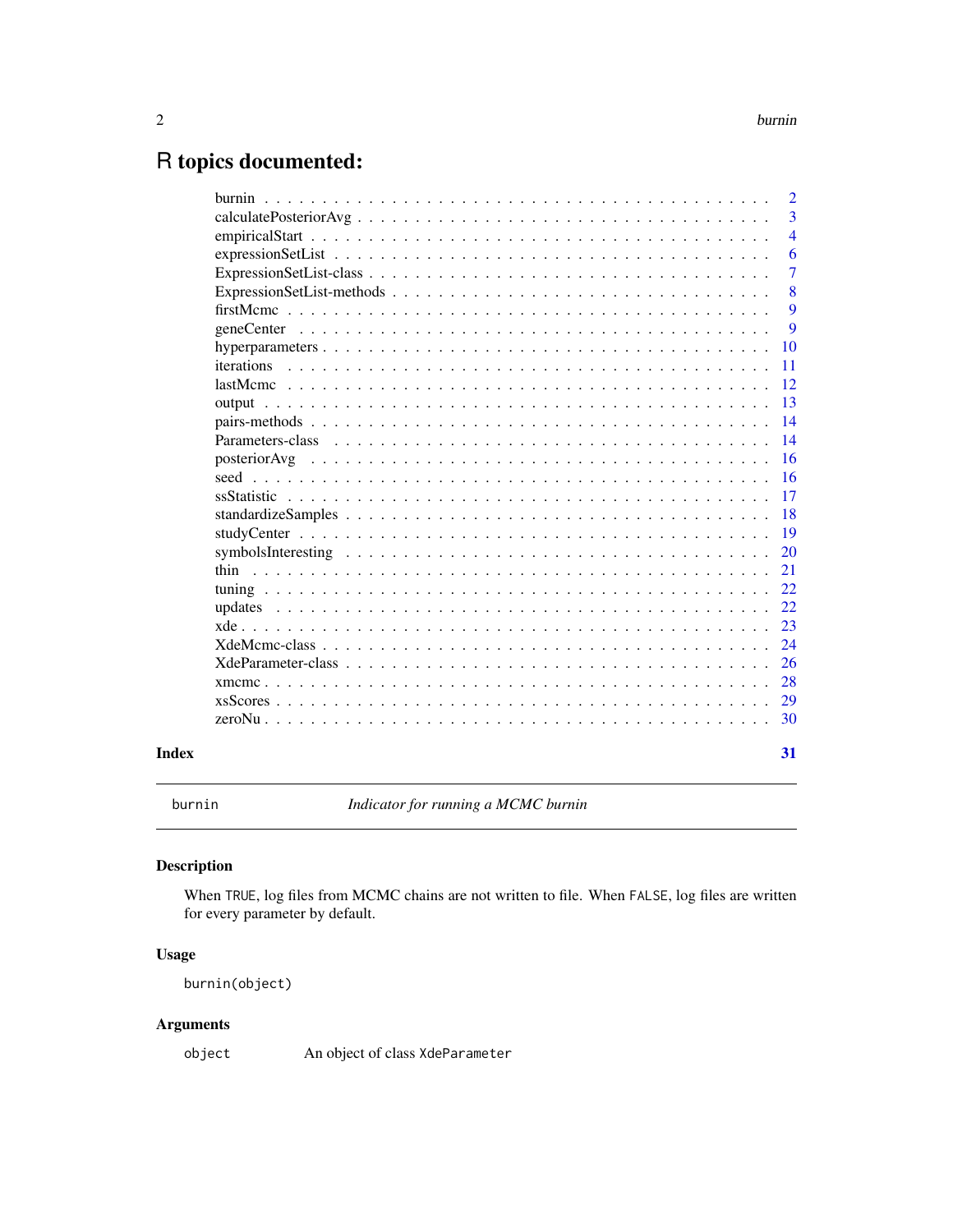## <span id="page-2-0"></span>calculatePosteriorAvg 3

## Value

logical

## Author(s)

R. Scharpf

## See Also

[XdeParameter-class](#page-25-1)

## Examples

```
## Not run:
data(expressionSetList)
params <- new("XdeParameter", phenotypeLabel="adenoVsquamous",
              esetList=expressionSetList)
##the replacement method for burnin is called for its side effect of
##providing default values of storing MCMC chains
output(params)[2:22]
burnin(params) <- FALSE
output(params)[2:22]
burnin(params) <- TRUE
output(params)[2:22]
## End(Not run)
```
<span id="page-2-1"></span>calculatePosteriorAvg *Calculate the posterior average for indicators of concordant and discordant differential expression*

#### Description

This function calculates the posterior average for indicators of concordant and discordant differential expression from the saved log files. See details.

#### Usage

```
calculatePosteriorAvg(object, NCONC=2, NDIFF=1, burnin=0)
```
## Arguments

| object       | Object of class XdeMcmc                                                        |
|--------------|--------------------------------------------------------------------------------|
| <b>NCONC</b> | Integer: number of studies for which the gene must be differentially expressed |
|              | (in the same direction) to be classified as concordant differential expression |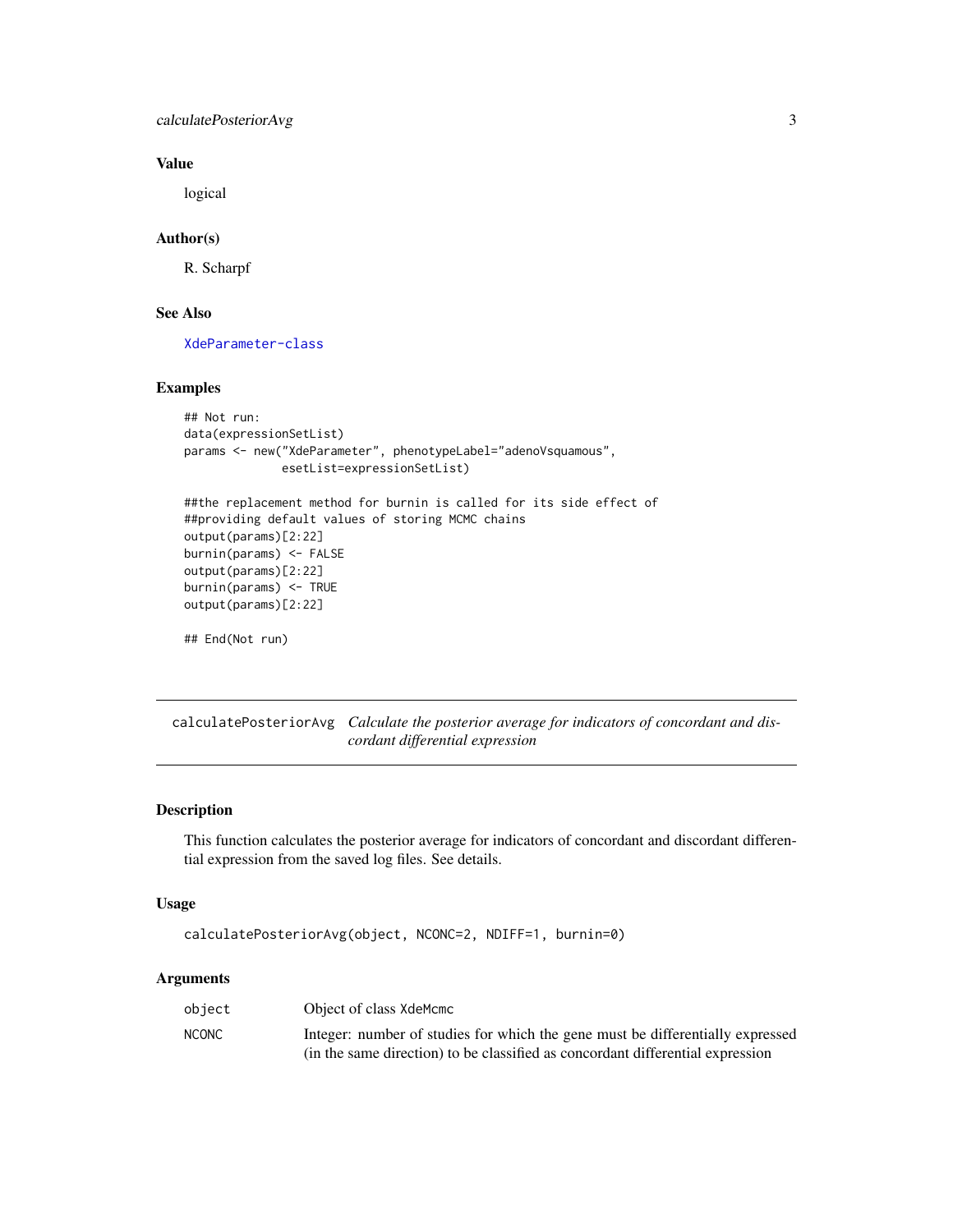<span id="page-3-0"></span>

| NDIFF  | Integer: number of studies for which a gene must be up- or down-regulated                                                    |
|--------|------------------------------------------------------------------------------------------------------------------------------|
|        | to be classified as differentially expressed. It is the union of concordant and                                              |
|        | discordant differential expression.                                                                                          |
| burnin | Integer: number of MCMC iterations for the burnin. Posterior means are com-<br>puted from the MCMC samples following burnin. |

## Details

For each iteration,

1. calculate the sign of delta \* Delta

2. For each gene, compute the number of positive signs (P) and the number of negative signs (N) (a G x 2 matrix, where G is the number of genes in common across all studies).  $P + N$  is  $\leq$  S, where S is the number of studies.

3. for a given gene, the discordant indicator is simply when  $P * N$  is nonzero.

4. The concordant indicator requires  $P * N = 0$  AND  $P + N \geq N$ CONC, where NCONC is specified by the user.

5. differential expression is simply  $|P| + |N|$  >= NDIFF. By default, NDIFF is 1 but can be user-specified.

The posterior average is then computed from the mean over all MCMC iterations.

## Value

A G x 3 matrix.

## Author(s)

RS

### See Also

[posteriorAvg](#page-15-1)

empiricalStart *Empirical starting values for the MCMC*

#### Description

Empirical starting values for the MCMC are based on data in objects of class ExpressionSetList

#### Usage

```
empiricalStart(object, zeroNu = FALSE, phenotypeLabel, one.delta=FALSE, T_THRESH=4)
```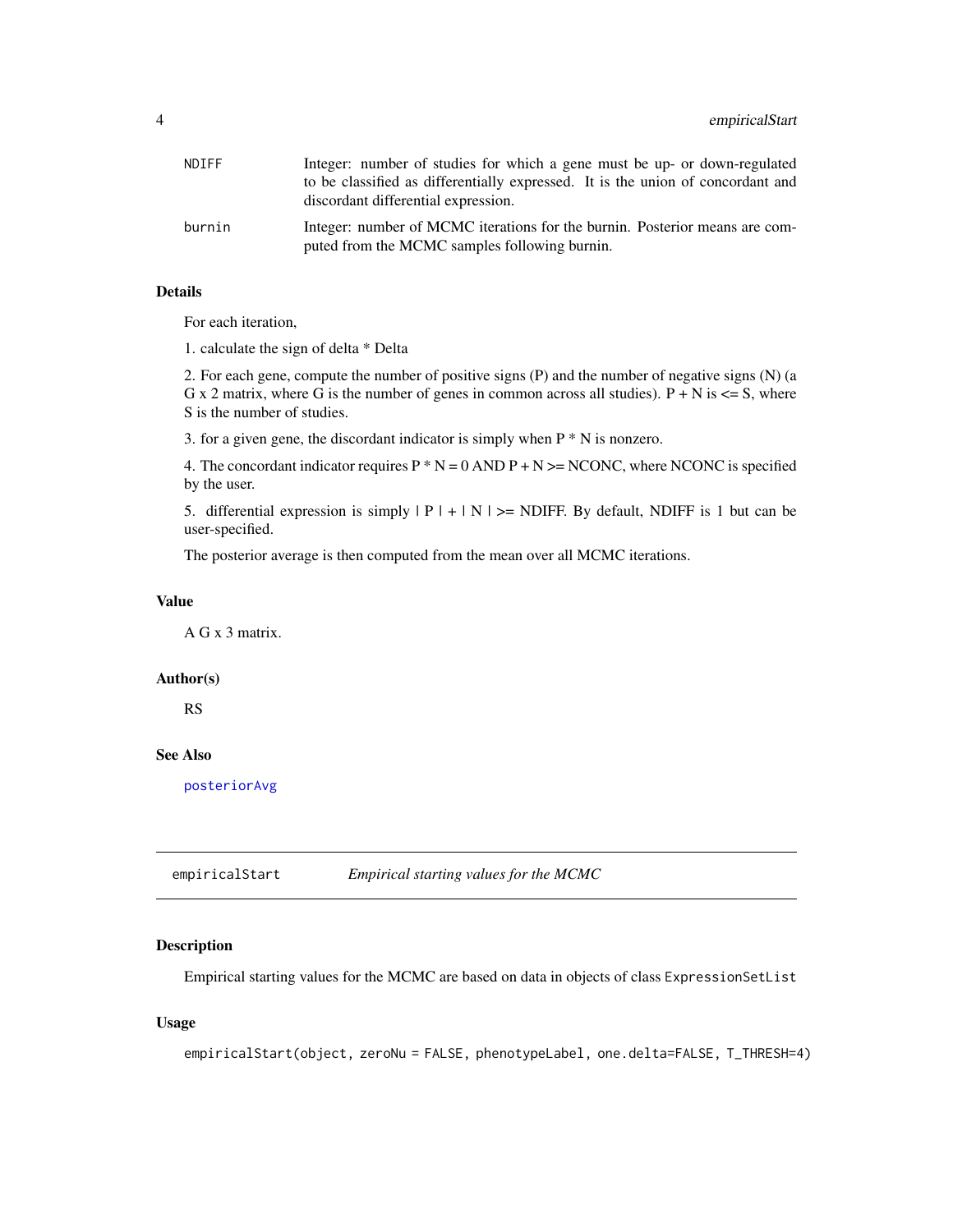## <span id="page-4-0"></span>empiricalStart 5

## Arguments

| object          | An object of class Expression SetList                                                                                                                                                                                                                                                             |
|-----------------|---------------------------------------------------------------------------------------------------------------------------------------------------------------------------------------------------------------------------------------------------------------------------------------------------|
| zeroNu          | Logical: if TRUE, the nu in the Bayesian model are not modeled – set to zero<br>and not updated in the MCMC. Setting zeroNu to TRUE should be regarded as<br>experimental                                                                                                                         |
| phenotypeLabel  | character: binary phenotype. phenotypeLabel must be in the varLabels of each<br>ExpressionSet object                                                                                                                                                                                              |
| one.delta       | delta in the Bayesian model is a gene-specific indicator for differential expres-<br>sion. If one delta is FALSE, we assume that a gene can be differentially ex-<br>pressed in a subset of studies. When TRUE, we assume that a gene is differen-<br>tially expressed in all studies or in none. |
| <b>T_THRESH</b> | A threshold of t-statistics (calculated row-wise for each study) for determining<br>starting values of the differential expression indicator, delta.                                                                                                                                              |

#### Value

A list containing starting values for the MCMC that are derived from empirical estimates of the data.

#### Author(s)

R. Scharpf

## See Also

[zeroNu](#page-29-1), [XdeParameter-class](#page-25-1), [ExpressionSetList-class](#page-6-1)

#### Examples

```
library(XDE)
data(expressionSetList)
eList <- studyCenter(expressionSetList)
empirical <- empiricalStart(eList, phenotypeLabel="adenoVsquamous", T_THRESH=3)
##By default, initial values for the MCMC are sampled from the prior
##when initializing an object of class XdeParamater
params <- new("XdeParameter", esetList=eList,
     phenotypeLabel="adenoVsquamous", one.delta=FALSE, burnin=TRUE)
##The initial values can be replaced by empirical values as follows:
firstMcmc(params) <- empirical
```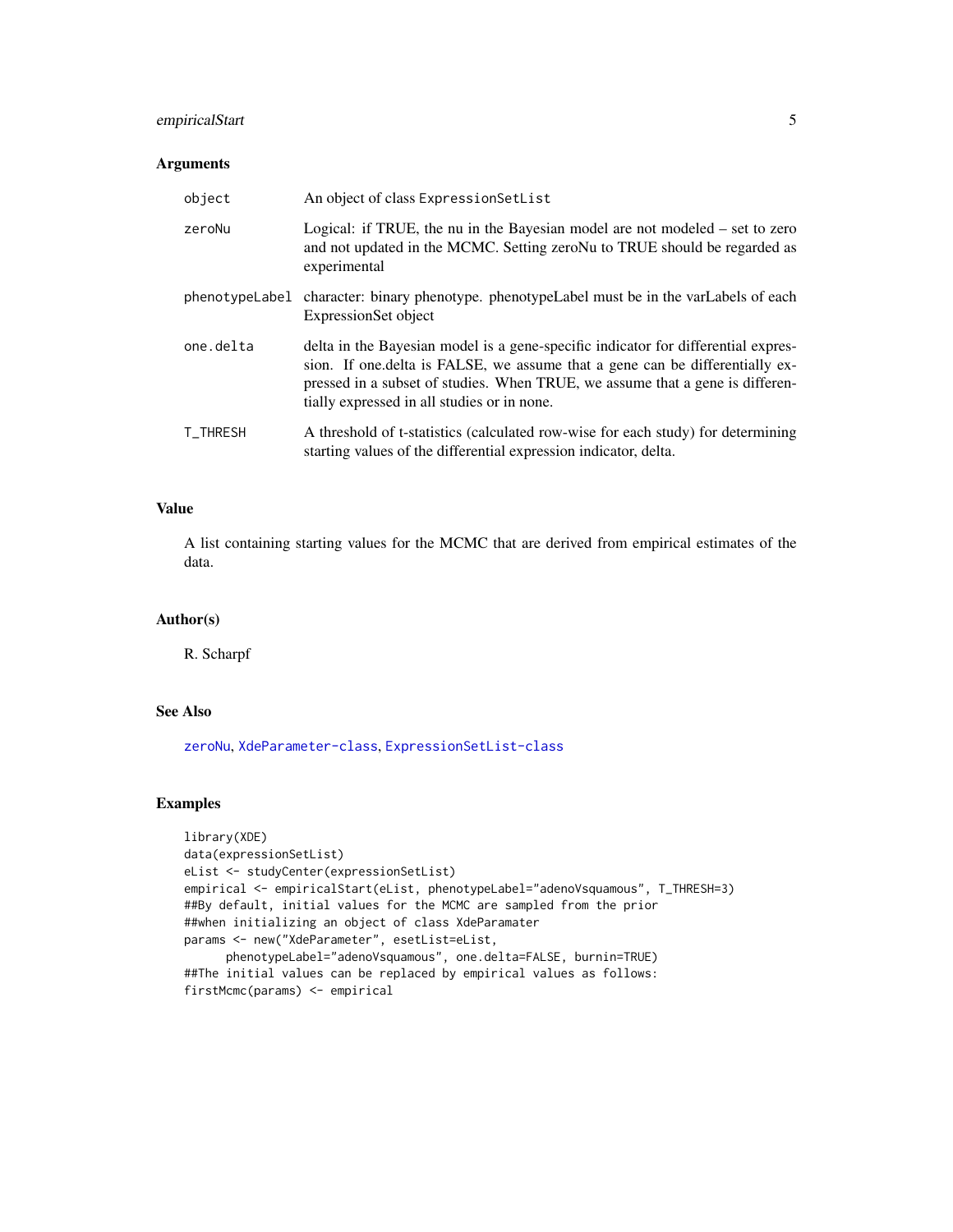<span id="page-5-0"></span>expressionSetList *Example of ExpressionSetList*

### **Description**

Object of class ExpressionSetList containing three studies. Each element in the list is an ExpressionSet

#### Usage

data(expressionSetList)

## Details

Parmigiani et al. (2004) performed a cross-study analysis of three lung cancer studies. The studies used in this analysis were merged by UniGene identifiers to obtain a set of 3,171 gene. The R experiment data package lungExpression that was developed to facilitate the reproducibility of this analysis contains the three studies as ExpressionSets. Here, we take a random sample of 500 features from one study (the "stanford" study), and split this study into three artificial studies that each contain 4 squamous carcinomas and 3 adenocarcinomas. The three artificial studies are then used to create an instance of the ExpressionSetList class.

See Garber et al. (2001) for the raw data and description of the stanford study.

#### Source

The experiment data package lungExpression (<www.bioconductor.org>)

#### References

Parmigiani et al. (2004) A cross-study comparison of gene expression studies for the molecular classification of lung cancer, Clin Cancer Res, 10(9): 2922-2927

Garber et al. (2001) Diversity of gene expression in adenocarcinoma of the lung, PNAS, 98:13784- 13789

#### Examples

```
data(expressionSetList)
```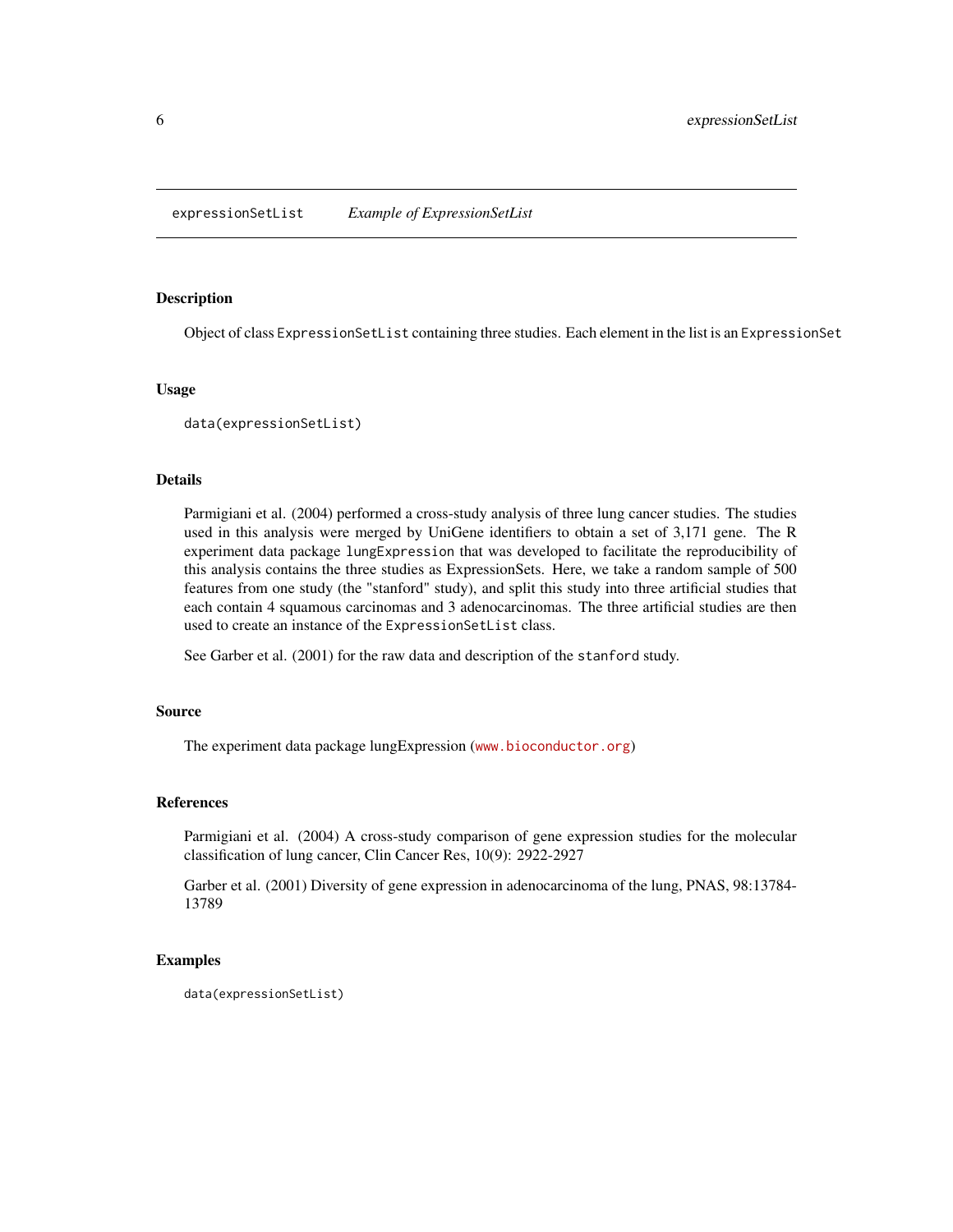<span id="page-6-1"></span><span id="page-6-0"></span>ExpressionSetList-class

*A class for containing a list of ExpressionSets*

#### **Description**

Each element in the list must be a valid ExpressionSet. The featureNames must be identical for each ExpressionSet.

#### Objects from the Class

Objects can be created by calls of the form new("ExpressionSetList", ...).

#### **Slots**

```
.Data: Object of class "list"
```
## Extends

Class ["list"](#page-0-0), from data part. Class ["vector"](#page-0-0), by class "list", distance 2. Class [class.AssayData](#page-0-0), by class "list", distance 2.

#### Methods

"[" signature(x = "ExpressionSetList") Subsets each ExpressionSet element in the list.

- coerce signature(from = "list", to = "ExpressionSetList") Coerces a list of ExpressionSet objects to an object of class ExpressionSetList. The validityMethod for the ExpressionSetList class will return an error if the featureNames for each ExpressionSet are not identical.
- dim signature(x="ExpressionSetList") applies dim to each element of the list.
- featureNames signature(object = "ExpressionSetList") Accessor for the featureNames

```
geneCenter signature(object = "ExpressionSetList") See geneCenter
```
- lapply signature(object="ExpresssionSetList") Coerces instance of ExpressionSetList to a list and does lapply on the list. Returns an object of class ExpressionSetList
- **nSamples** signature( $x =$  "ExpressionSetList") Numerical vector giving the number of samples in each ExpressionSet
- nrow signature(x = "ExpressionSetList") Numerical: number of features or genes
- **pData** signature(object = "ExpressionSetList") returns a list of data.frames. The elements of the list correspond to the studies in the ExpressionSetList object.
- phenotype signature(object="ExpressionSetList", varLabel="character") Accessor for the clinical variable. Assumes that the clinical variable has the same name in each study.

[standardizeSamples](#page-17-1) signature(object = "ExpressionSetList") See standardizeSamples

studyCenter signature(object = "ExpressionSetList") See [studyCenter](#page-18-1)

[zeroNu](#page-29-1) signature(object = "ExpressionSetList") See zeroNu.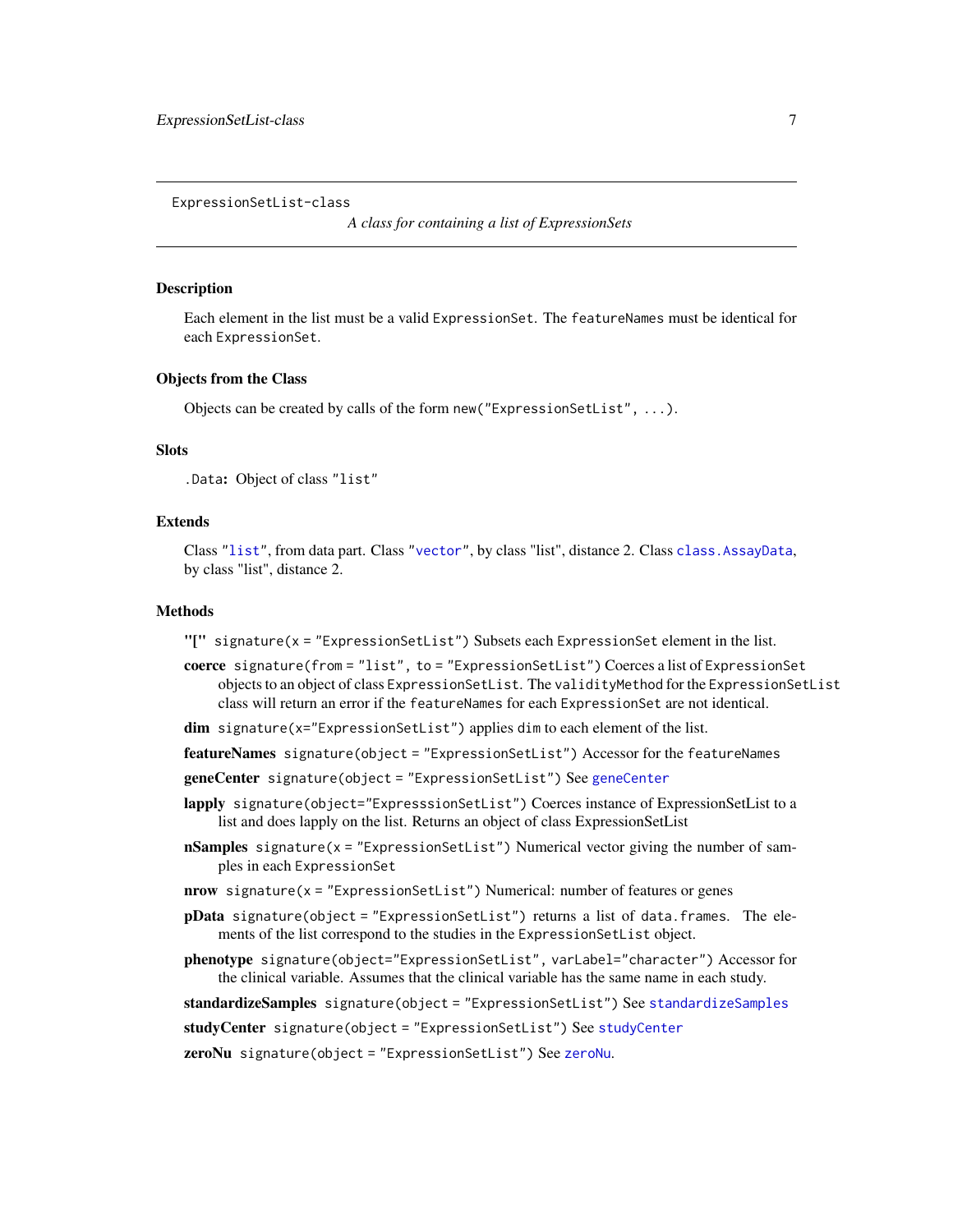#### <span id="page-7-0"></span>Author(s)

R. Scharpf

## See Also

[XdeMcmc-class](#page-23-1), [XdeParameter-class](#page-25-1)

## Examples

```
showClass("ExpressionSetList")
data(expressionSetList)
```
ExpressionSetList-methods *Methods for ExpressionSetList*

## Description

Methods for objects of class ExpressionSetList.

## Usage

```
phenotype(object, varLabel)
```
## Arguments

| object   | A ExpressionSetList.                      |
|----------|-------------------------------------------|
| varLabel | character. Name of the clinical variable. |

#### Value

phenotype returns a matrix of the clinical variable where each column is a study. We require that the clinical variable have the same name in each study (each element of the ExpressionSetList object) and that the clinical variable is binary with values 1 or 0.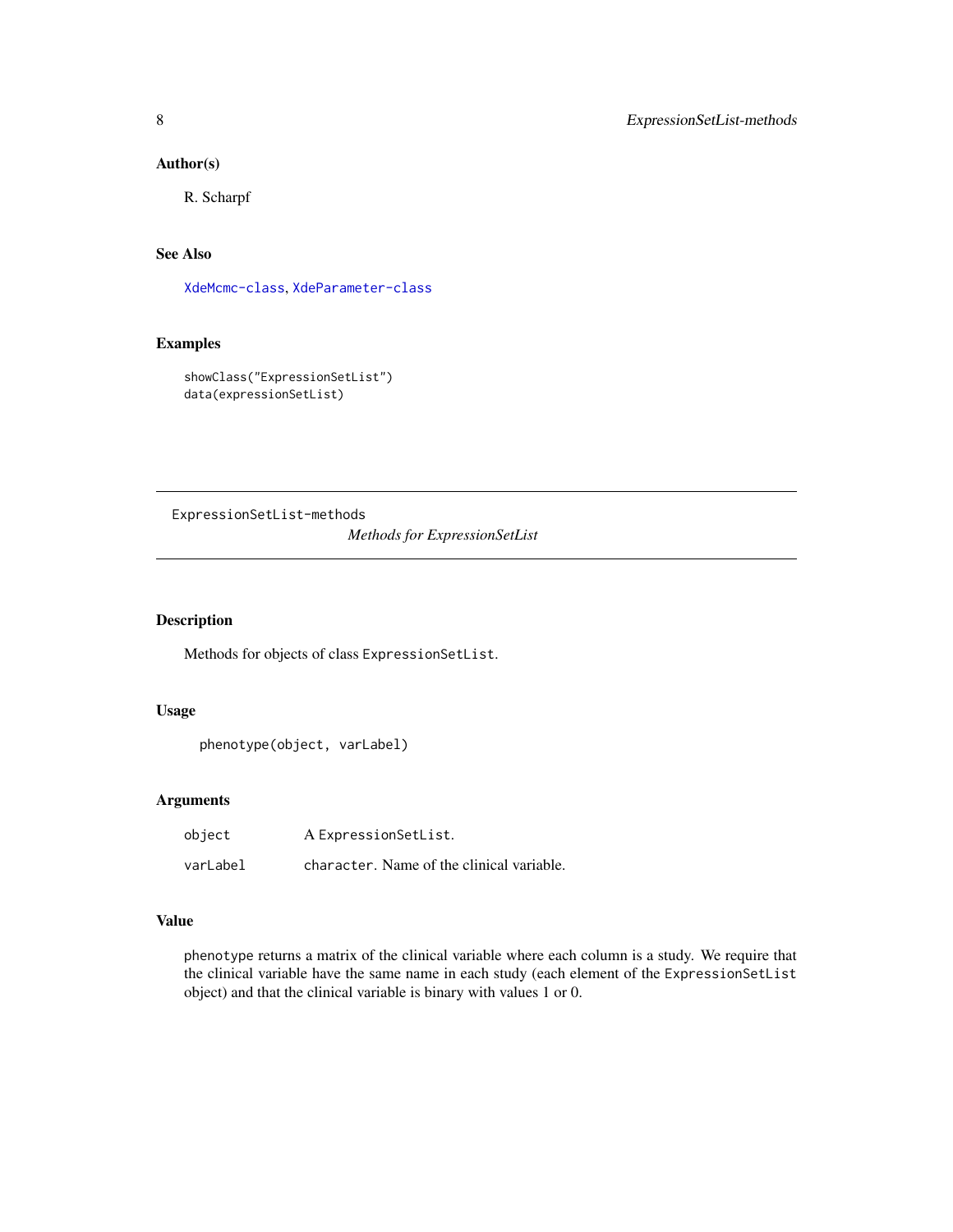<span id="page-8-2"></span><span id="page-8-0"></span>

Accessor method for the values of the first MCMC iteration

## Usage

firstMcmc(object)

## Arguments

object An object of class XdeParameter

## Value

Returns a list of the values to be used in the first iteration of the MCMC.

#### Author(s)

R. Scharpf

## See Also

[XdeParameter-class](#page-25-1), [lastMcmc](#page-11-1)

## Examples

```
data(expressionSetList)
params <- new("XdeParameter", phenotypeLabel="adenoVsquamous",
              esetList=expressionSetList)
str(firstMcmc(params))
```
<span id="page-8-1"></span>geneCenter *Center the expression values for each gene in a study to zero*

## Description

Mean centers the genes for each study in a list

#### Usage

geneCenter(object)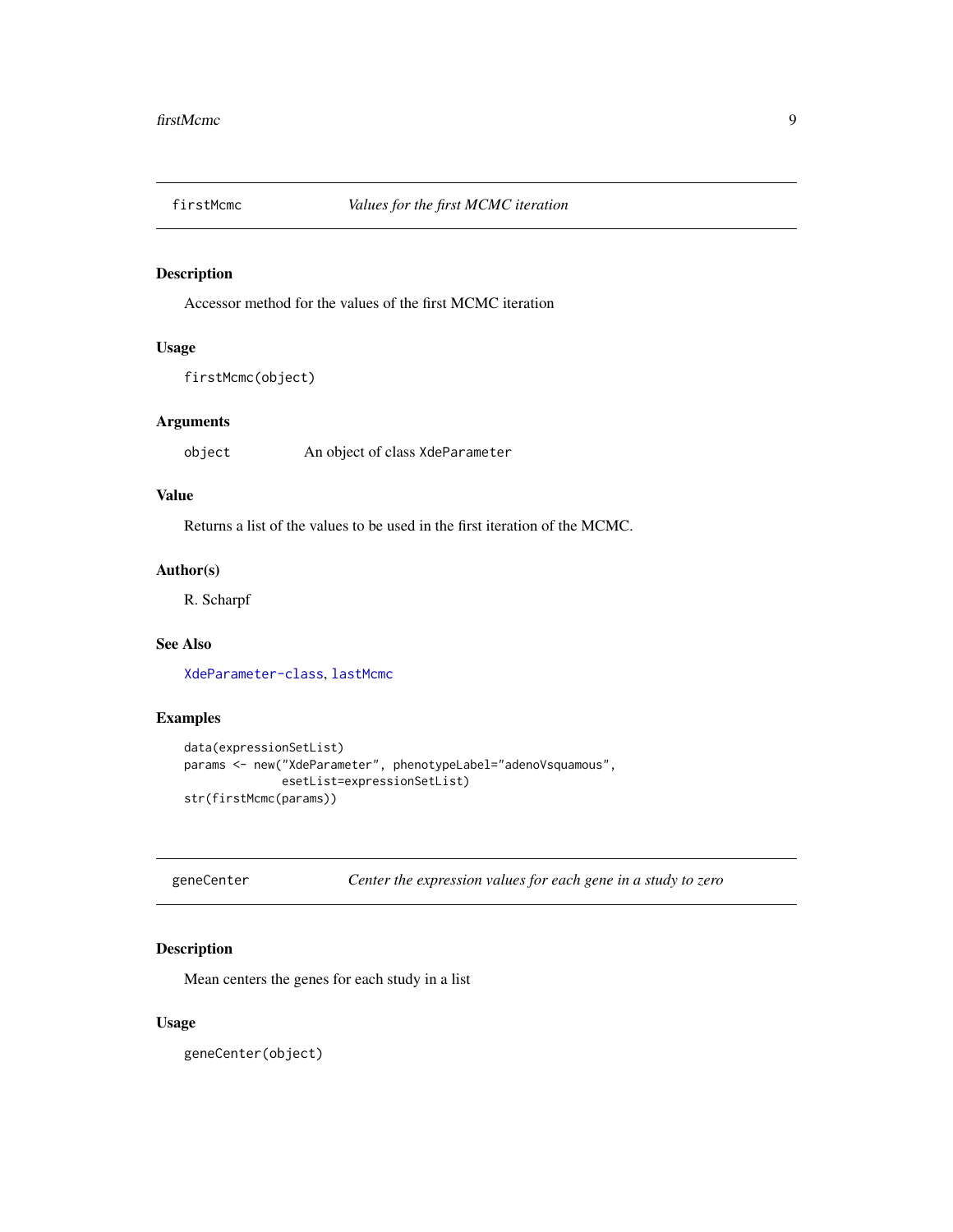## <span id="page-9-0"></span>10 hyperparameters

## Arguments

object Object of class ExpressionSetList

## Value

Object of class ExpressionSetList

## Author(s)

R. Scharpf

## See Also

[studyCenter](#page-18-1), [ExpressionSetList-class](#page-6-1)

## Examples

```
data(expressionSetList)
centered <- geneCenter(expressionSetList)
```
hyperparameters *Accessor for hyperparameters of the Bayesian model*

## Description

Accessor and replacement methods for hyperparameters of the Bayesian model are provided

#### Usage

```
hyperparameters(object)
```
#### Arguments

object An object of class XdeParameter

## Details

See the XdeParameterClass vignette for a more detailed discussion. The default values provided when initializing an object of class XdeParameter works well in most instances.

## Value

A numerical vector

## Author(s)

R. Scharpf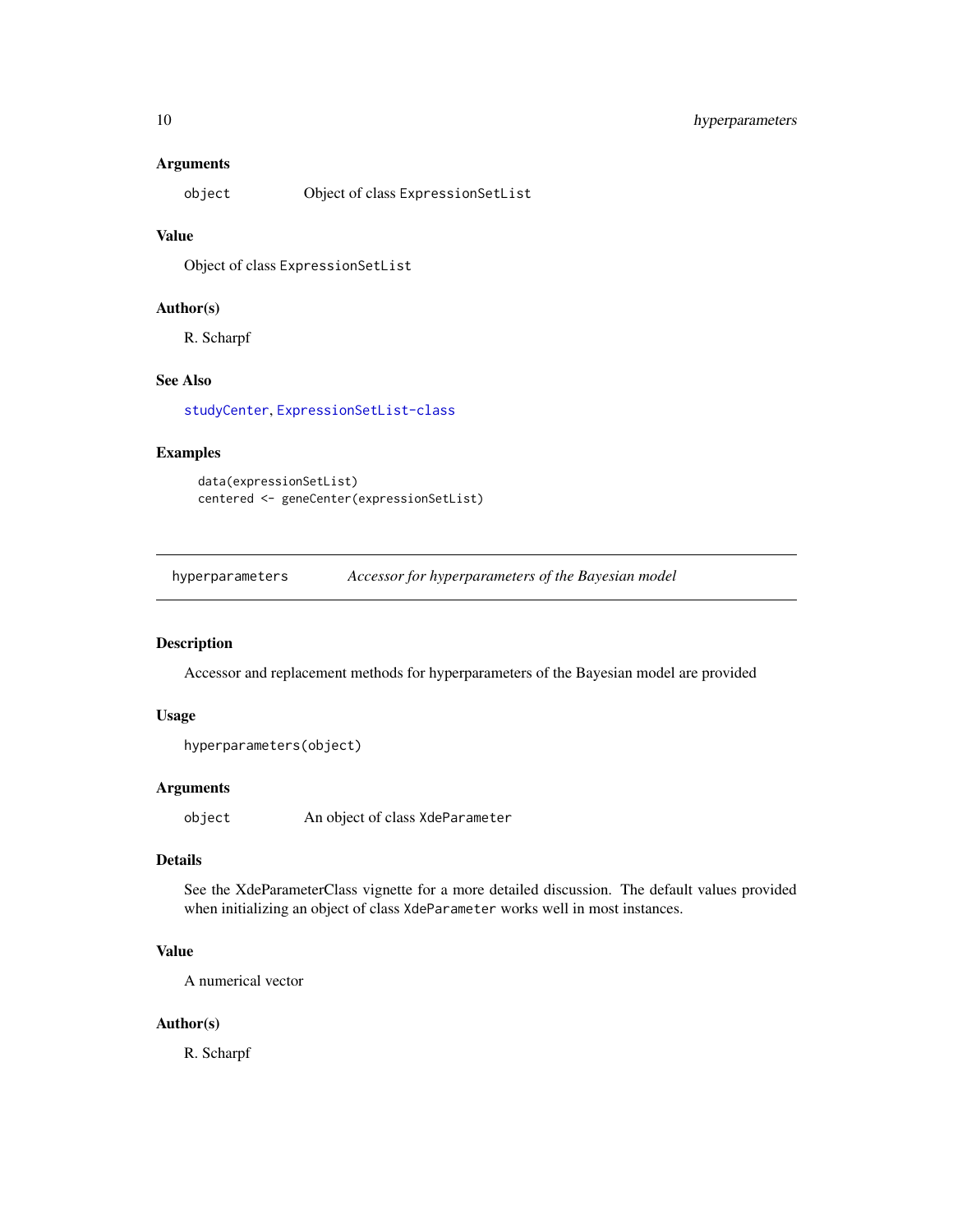#### <span id="page-10-0"></span>iterations and the contract of the contract of the contract of the contract of the contract of the contract of the contract of the contract of the contract of the contract of the contract of the contract of the contract of

#### References

R. Scharpf et al., A Bayesian Model for Cross-Study Differential Gene Expression, Technical Report 158, Johns Hopkins University, Department of Biostatistics, 2007

#### Examples

```
data(expressionSetList)
xlist <- new("XdeParameter", esetList=expressionSetList, phenotypeLabel="adenoVsquamous")
hyperparameters(xlist)
```
iterations *Number of MCMC iterations*

## **Description**

Number of MCMC iterations

## Usage

iterations(object)

#### Arguments

object An object of class XdeParameter or XdeMcmc.

#### Details

For an object of class XdeParameter, iterations specifies the total number of MCMC iterations. Note that by setting the thin parameter to a value greater than 1, the number of MCMC iterations will be greater than the number of saved MCMC iterations (saved iterations = iterations / thin).

For an object of class XdeMcmc (a class that stores output from the MCMC), iterations specifies the number of iterations that were saved.

The replacement method is only defined for the XdeParameter class. The class XdeMcmc is meant to reflect the information in an already run chain, whereas XdeParameter is a class for parameterizing the Bayesian model that has not yet been fit.

### Value

An integer

#### Author(s)

R. Scharpf

## See Also

[XdeParameter-class](#page-25-1), [XdeMcmc-class](#page-23-1)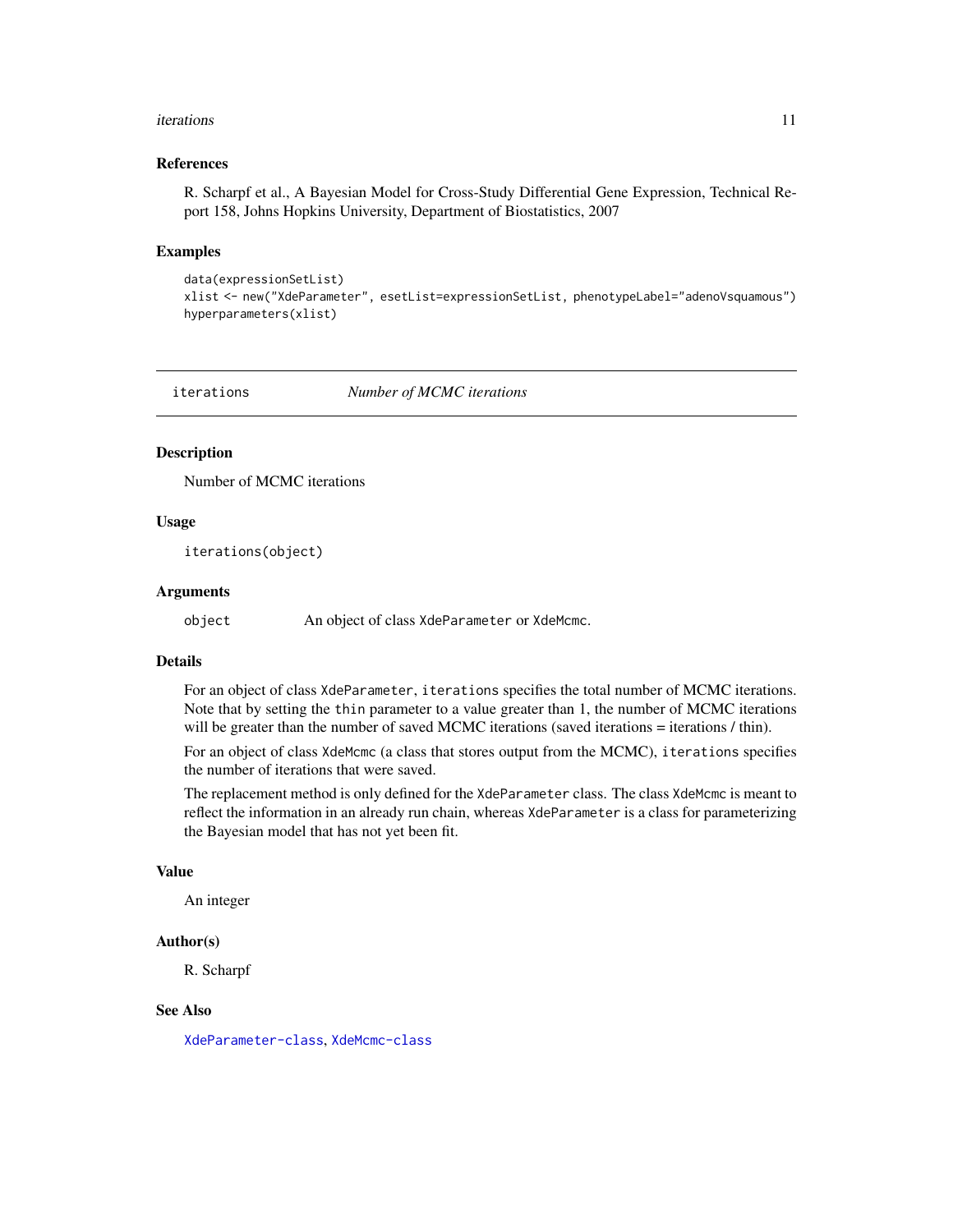<span id="page-11-1"></span><span id="page-11-0"></span>

MCMC values for the last iteration. Useful if more iterations are needed.

## Usage

lastMcmc(object)

## Arguments

object Object of class XdeMcmc

## Value

An environment.

#### Author(s)

R. Scharpf

#### See Also

[firstMcmc](#page-8-2)

## Examples

```
## Not run:
   data(expressionSetList)
   xparam <- new("XdeParameter", phenotypeLabel="adenoVsquamous",
                  esetList=expressionSetList)
    iterations(xparam) <- 10
    fit <- xde(xparam, esetList=expressionSetList)
   ##Do more iterations and use a different seed
   firstMcmc(xparam) <- lastMcmc(fit)
    seed(xparam) <- 97814
    fit2 <- xde(xparam, esetList=expressionSetList)
    ##Or
    fit2 <- xde(xparam, esetList=expressionSetList, outputMcmc=fit)
## End(Not run)
```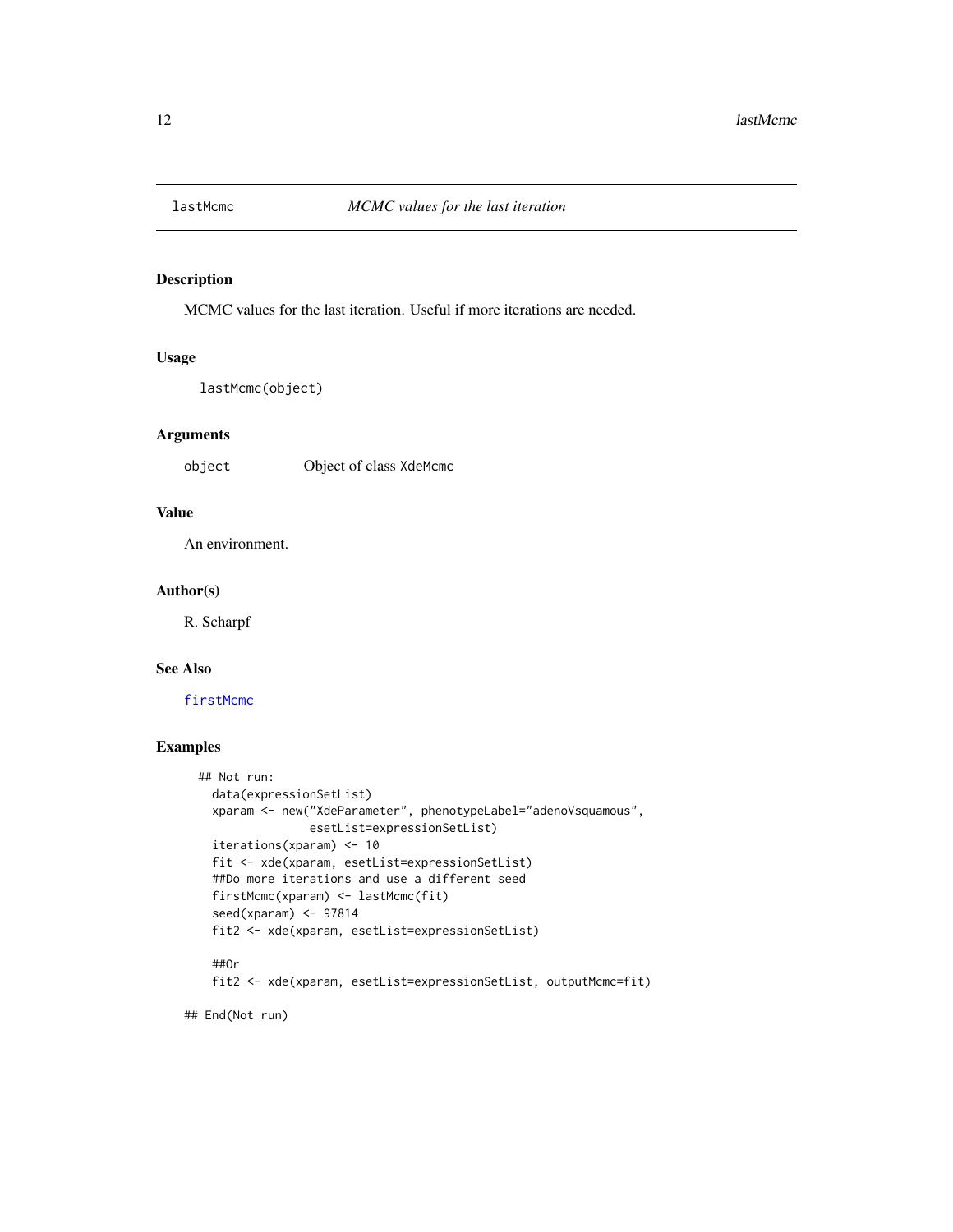<span id="page-12-1"></span><span id="page-12-0"></span>

A numeric vector indicating which chains to write to file and, for those parameters that are written to file, how often the chains should be written to file.

#### Usage

```
output(object)
```
## Arguments

object An object of class XdeParameter or XdeMcmc

## Details

Replacement methods are only available for objects of class XdeParameter. Accessor methods are available for objects of class XdeParameter and XdeMcmc.

## Value

A named numerical vector. The first element (thin) specifies how often to write chains to file. For instance, if output[1]=2 the chains will be written to file every other iteration. Elements 2 - 22 of the vector are indicators for whether to write the write the chains of the Bayesian parameters to file.

## Note

Parameters indexed by gene and study (Delta, Phi, Nu, and sigma2) grow very large quickly.

## Author(s)

R. Scharpf

## See Also

[burnin](#page-1-1), [XdeParameter-class](#page-25-1), [XdeMcmc-class](#page-23-1)

## Examples

data(xmcmc) output(xmcmc)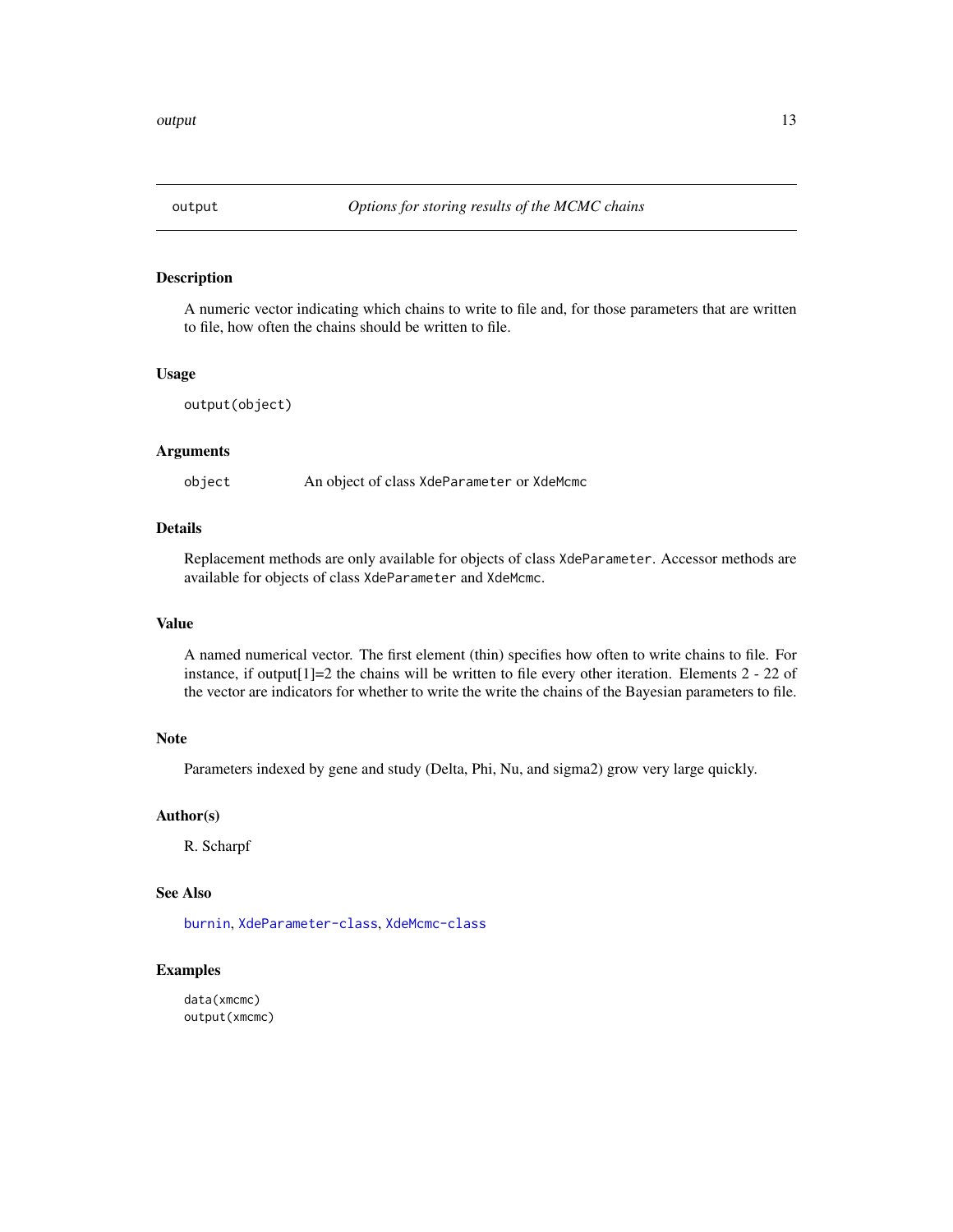<span id="page-13-0"></span>A convenient wrapper for pairs that uses smoothScatter to plot the density of the points and displays the spearman correlation coefficient of the pairwise scatterplots.

#### Methods

- x = "matrix" Typically a matrix of effect size estimates obtained in each study. Rows are genes, columns are studies.
- x = "data.frame" Typically a data.frame of effect size estimates obtained in each study. Rows are genes, columns are studies.

Parameters-class *Container for XDE parameters*

#### Description

Container for XDE parameters

#### Objects from the Class

Objects can be created by calls of the form new("Parameters", ...).

#### Slots

seed: Object of class "integer" ~~ data: Object of class "numeric" ~~ phenodata: Object of class "integer" ~~ G: Object of class "integer" ~~ Q: Object of class "integer" ~~ S: Object of class "integer" ~~ alphaA: Object of class "numeric" ~~ alphaB: Object of class "numeric" ~~ betaA: Object of class "numeric" ~~ betaB: Object of class "numeric" ~~ pA0: Object of class "numeric" ~~

## pB0: Object of class "numeric" ~~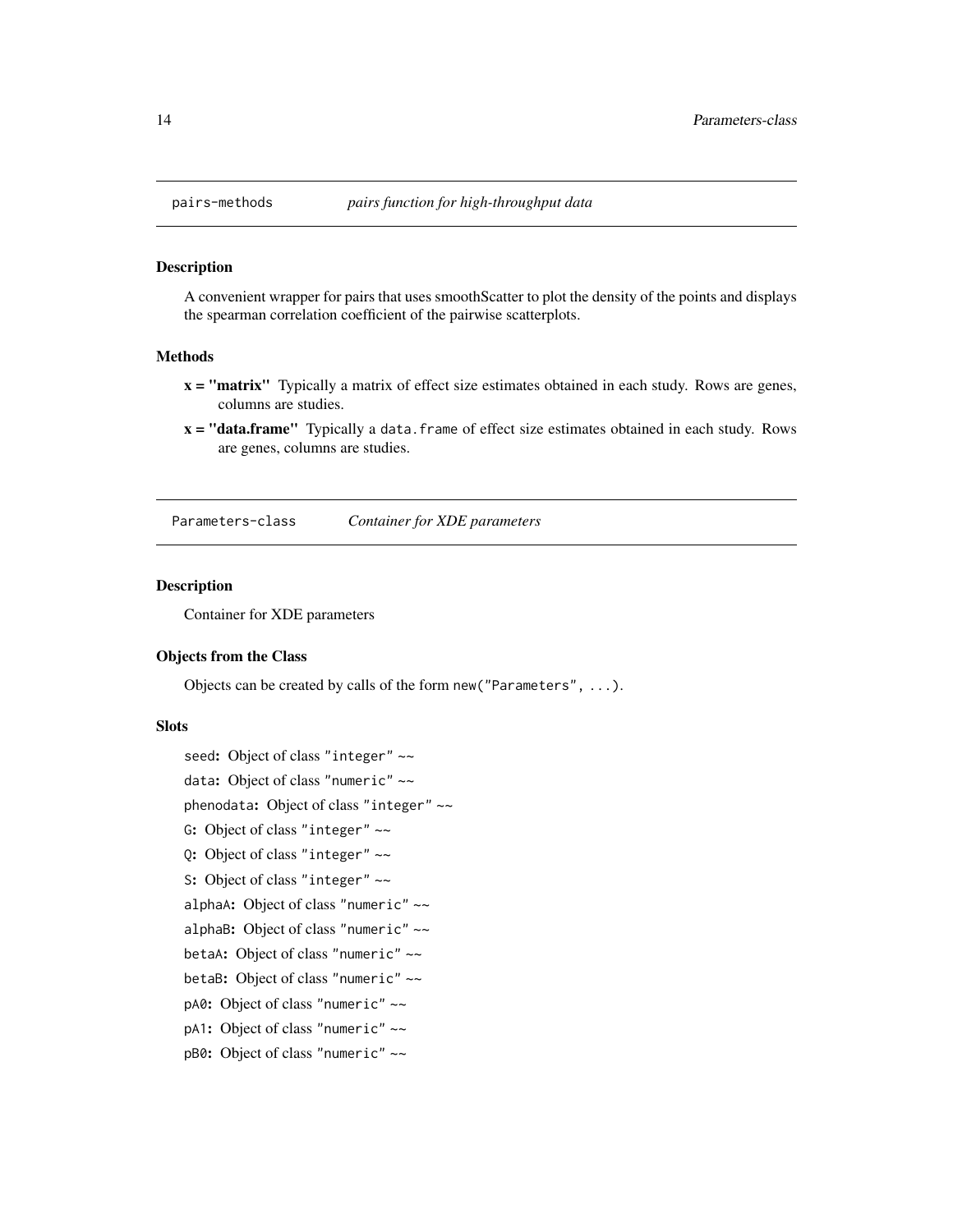pB1: Object of class "numeric" ~~ nuR: Object of class "numeric" ~~ nuRho: Object of class "numeric" ~~ alphaXi: Object of class "numeric" ~~ betaXi: Object of class "numeric" ~~ c2Max: Object of class "numeric" ~~ alphaEta: Object of class "numeric" ~~ betaEta: Object of class "numeric" ~~ pOmega0: Object of class "numeric" ~~ lambdaOmega: Object of class "numeric" ~~ lambdaKappa: Object of class "numeric" ~~ gamma2: Object of class "numeric" ~~ c2: Object of class "numeric" ~~ tau2Rho: Object of class "numeric" ~~ tau2R: Object of class "numeric" ~~ a: Object of class "numeric" ~~ b: Object of class "numeric" ~~ l: Object of class "numeric" ~~ t: Object of class "numeric" ~~ lambda: Object of class "numeric" ~~ theta: Object of class "numeric" ~~ phi: Object of class "numeric" ~~ sigma2: Object of class "numeric" ~~ r: Object of class "numeric" ~~ rho: Object of class "numeric" ~~ nu: Object of class "numeric" ~~ delta: Object of class "numeric" ~~ Delta: Object of class "numeric" ~~ xi: Object of class "numeric" ~~

## Methods

```
"[[<-" signature(x = "Parameters"): ...
"[[]" signature(x = "Parameters"): ...
"s <-" signature(x = "Parameters"): ...
$ signature(x = "Parameters"): ...
coerce signature(from = "XdeParameter", to = "Parameters"): ...
show signature(object = "Parameters"): ...
```
#### Examples

showClass("Parameters")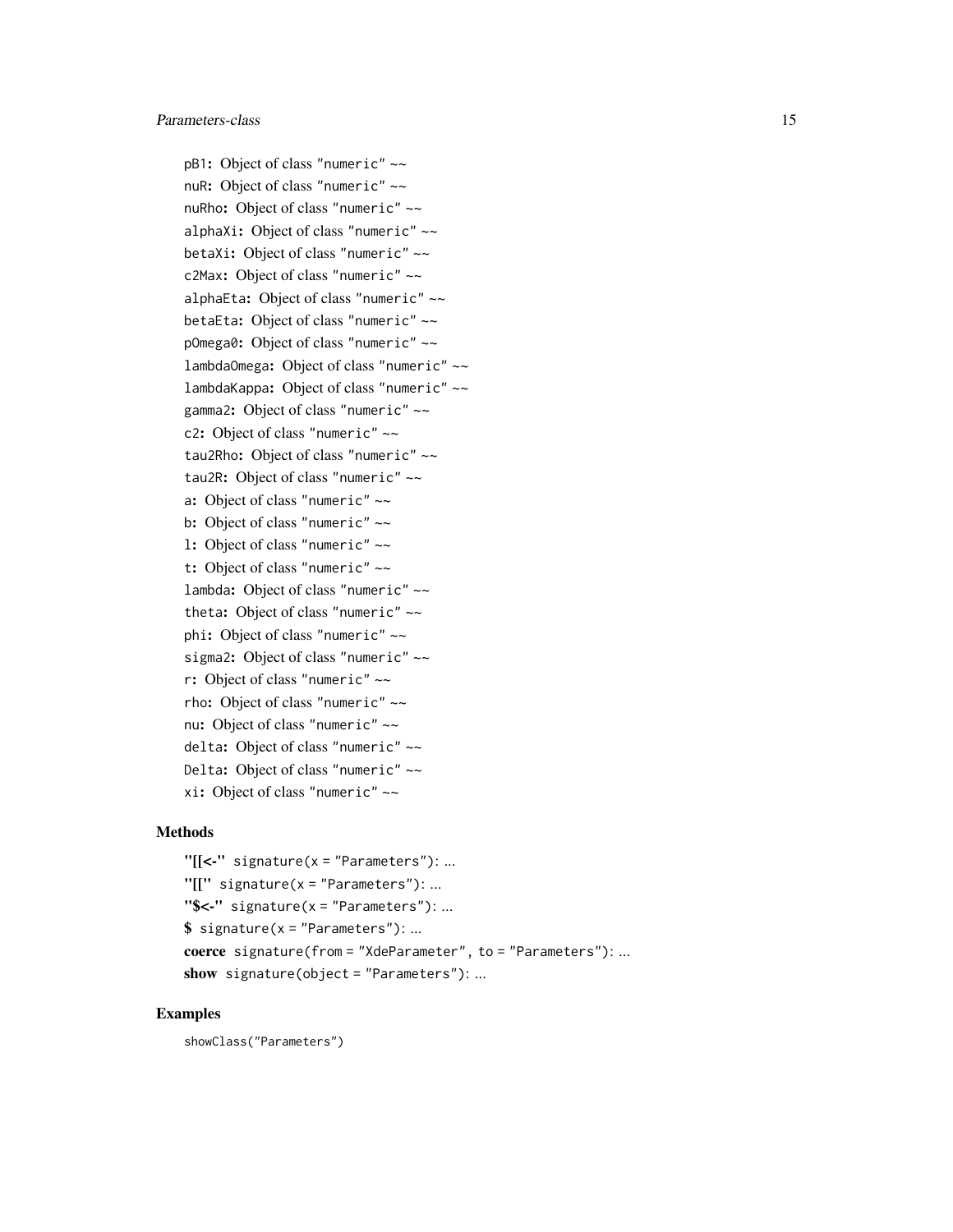Accessor and replacement methods for objects of class XdeMcmc for posterior averages of differential expression

## Usage

```
posteriorAvg(object)
posteriorAvg(object) <- value
```
## Arguments

| object | Object of class XdeMcmc                                                                                                                                                                                              |
|--------|----------------------------------------------------------------------------------------------------------------------------------------------------------------------------------------------------------------------|
| value  | A matrix of dimension $G \times 3$ , where G is the number of genes and 3 are different<br>ways of quantifying differential expression in the context of multiple studies<br>(concordant, discordant, or the union). |
|        |                                                                                                                                                                                                                      |

## Value

A matrix of dimension G x 3, where G is the number of genes and 3 are different ways of quantifying differential expression in the context of multiple studies (concordant, discordant, or the union).

#### Author(s)

RS

## See Also

[calculatePosteriorAvg](#page-2-1)

<span id="page-15-2"></span>seed *Seed for the MCMC*

## Description

Setting a seed is useful for reproducing MCMC chains

#### Usage

seed(object) seed(object) <- value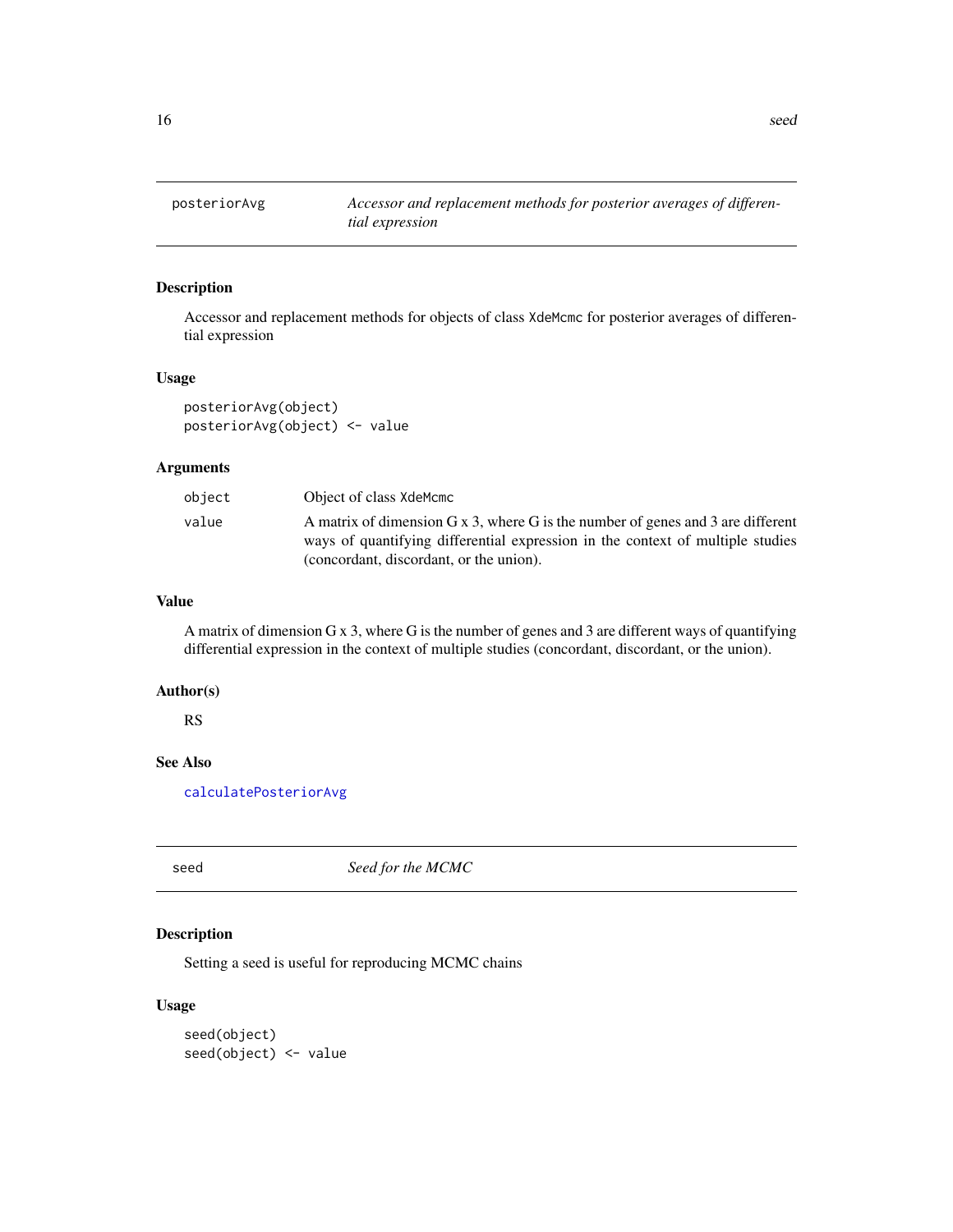#### <span id="page-16-0"></span>ssStatistic 17

#### Arguments

| object | An object of XdeParameter or XdeMcmc |
|--------|--------------------------------------|
| value  | Numeric or integer                   |

## Details

The seed stored in the slot of an object of class XdeParameter and an object of class XdeMcmc are useful in different ways. For the XdeParameter class, the seed indicates what seed was used to initialize an MCMC chain. By contrast, an object of class XdeMcmc contains a seed that would be useful for running additional iterations – the seed here is guaranteed to be different from the seed that was used to initiate the MCMC.

## Value

An integer

## Author(s)

R. Scharpf

<span id="page-16-1"></span>ssStatistic *Calculate single study estimates of effect size*

## Description

Calculate single study estimates of effect size for lists of ExpressionSets

#### Usage

```
ssStatistic(statistic = c("t", "sam", "z")[1], phenotypeLabel, esetList, ...)
```
## Arguments

| statistic | Character string indicating Welch t-statistic (t), SAM (sam), or a z-statistic (z)                               |
|-----------|------------------------------------------------------------------------------------------------------------------|
|           | phenotypeLabel Character string indicating the name of the binary covariate                                      |
| esetList  | An object of class Expression SetList                                                                            |
| .         | Not implemented. Potentially additional arguments to the above methods that<br>are implemented in other packages |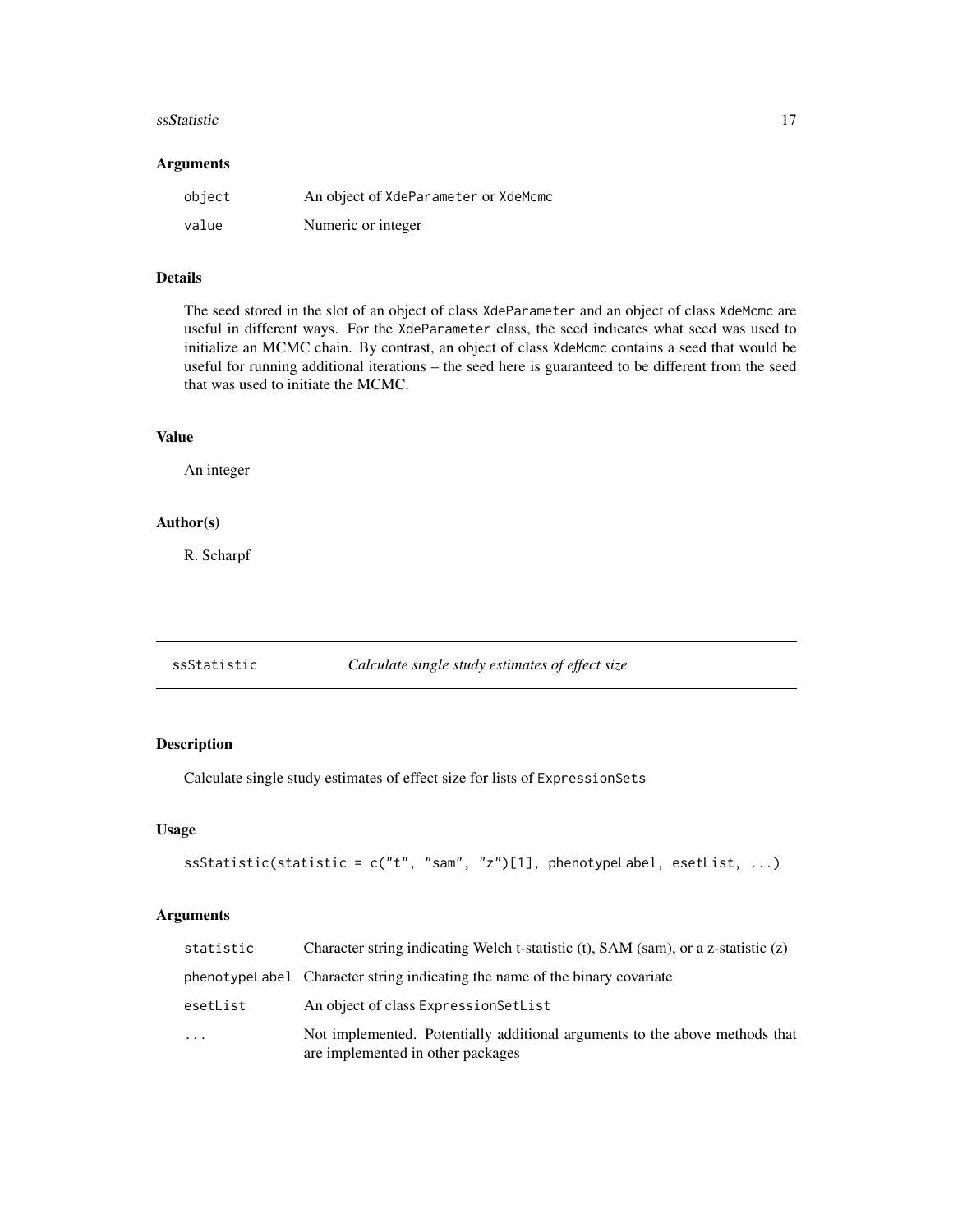#### <span id="page-17-0"></span>Details

This function is a wrapper that provides an estimate of effect size for each study (element) in an ExpressionSetList object.

For Welch t-statistic, this function is a wrapper for mt.teststat in the multtest package.

For SAM, this function is a wrapper for the sam function in the siggenes package.

The "z" statistic is a standardized unbiased estimate of effect size (Hedges and Olkin, 1985) – implementation is in the zScores function in the R package GeneMeta.

See the complete references below.

#### Value

A matrix: rows are genes and columns are studies

#### Author(s)

R. Scharpf

#### References

J.K. Choi, U. Yu, S. Kim, and O.J. Yoo (2003), Combining multiple microarray studies and modeling interstudy variation, Bioinformatics, 19(1) I84-I90.

Y. Ge, S. Dudoit & T. P. Speed (2003), Resampling-based multiple testing for microarray data hypothesis Test 12(1) : 1-44 (with discussions on 44-77).

L. Lusa R. Gentleman, and M. Ruschhaupt, GeneMeta: MetaAnalysis for High Throughput Experiments

L.V. Hedges and I. Olkin, Statistical Methods for Meta-analysis (1985), Academic Press

Tusher, Tibshirani and Chu (2001), Significance analysis of microarrays applied to the ionizing radiation response, PNAS 2001 98: 5116-5121, (Apr 24).

#### Examples

```
data(expressionSetList)
if(require(siggenes)){
 sam <- ssStatistic("sam", esetList=expressionSetList, phenotypeLabel="adenoVsquamous")
}
```
<span id="page-17-1"></span>standardizeSamples *Centers the genes at zero and standardizes the samples to have variance 1*

#### **Description**

For each study (element) in an ExpressionSetList object, this function centers the genes to have mean zero (rows) and scales the variance of the samples to 1.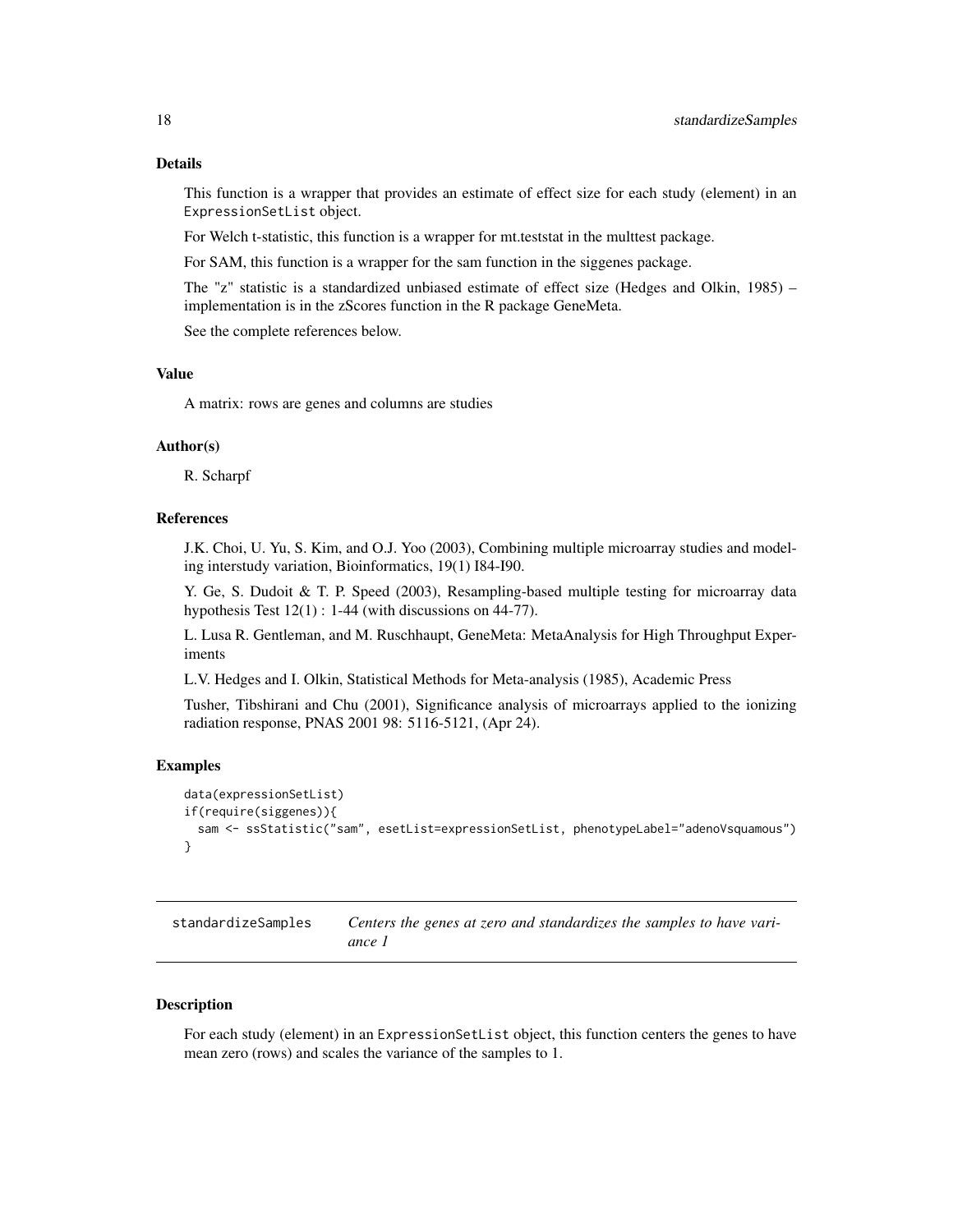## <span id="page-18-0"></span>studyCenter 19

## Usage

standardizeSamples(object, ...)

## Arguments

| object | Object of class Expression SetList   |
|--------|--------------------------------------|
| .      | Additional arguments not implemented |

## Value

An object of class ExpressionSetList

## Note

Requires genefilter package

## Author(s)

R. Scharpf

<span id="page-18-1"></span>studyCenter *Center the expression values in a study to zero*

## Description

Centers each study in a list so that the average expression value of each stuy is zero

## Usage

```
studyCenter(object)
```
## Arguments

object An object of class ExpressionSetList

## Value

An object of class ExpressionSetList

## Author(s)

R. Scharpf

## See Also

[geneCenter](#page-8-1), [ExpressionSetList-class](#page-6-1)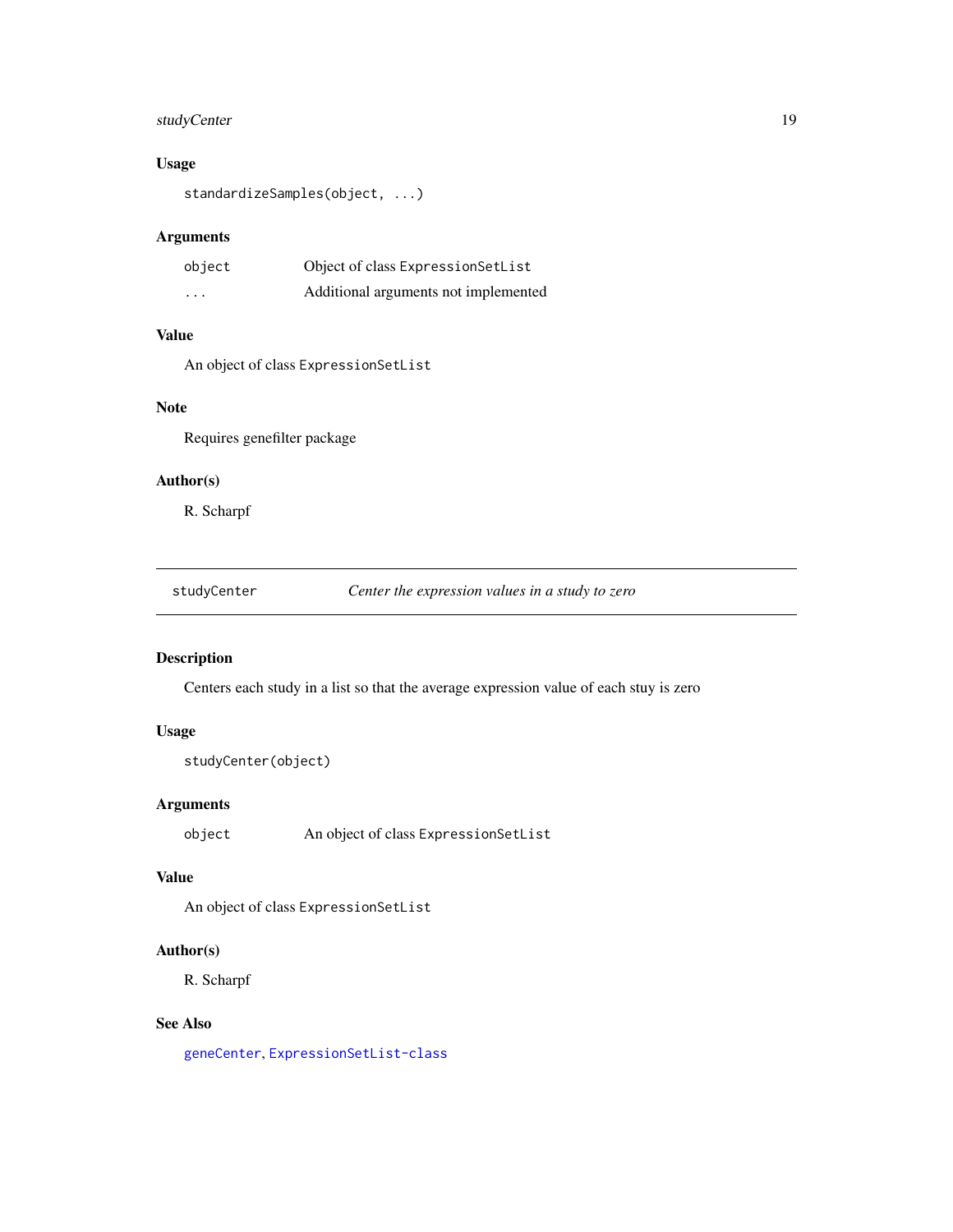## Examples

```
data(expressionSetList)
centered <- studyCenter(expressionSetList)
lapply(centered, function(object) round(mean(exprs(object)), 4))
```
symbolsInteresting *Useful for changing the look of pairs plots to emphasize concordant or discordant genes*

## Description

This function can be used to order genes in a matrix by the rank of a statistic and provide different plotting symbols and colors for genes that exceed a certain threshold of the ranking statistic.

## Usage

```
symbolsInteresting(rankingStatistic, percentile = 0.9,
                   colors = c("grey50", "royalblue"),
                   symbols = c("."," "o"), size = c(3, 1),
                   background = c("white", "grey70"))
```
#### Arguments

rankingStatistic

|            | Any numerical vector                                                                                                                                 |
|------------|------------------------------------------------------------------------------------------------------------------------------------------------------|
| percentile | A percentile of the ranking Statistic – above which a gene would be classified as<br>'interesting'                                                   |
| colors     | character string of length 2: a color for genes not exceeding the percentile and a<br>color for genes exceeding the thresold                         |
| symbols    | two plotting symbols (numeric or character): symbol for genes not exceeding<br>percentile and symbol for genes exceeding percentile                  |
| size       | numeric vector of length 2: size of plotting symbol for genes not exceeding<br>percentile and size of plotting symbol for genes exceeding percentile |
| background | character vector of length 2: background color of plotting symbols for gene not<br>exceeding percentile and for genes exceeding the percentile       |

#### Value

| order | the order of the ranking Statistic                                      |
|-------|-------------------------------------------------------------------------|
| pch   | plotting symbols (same length as ranking Statistic)                     |
| col   | color of plotting symbols (same length as ranking Statistic)            |
| bg    | background color of plotting symbols (same length as ranking Statistic) |
| cex   | size of plotting symbols (same length as ranking Statistic)             |

<span id="page-19-0"></span>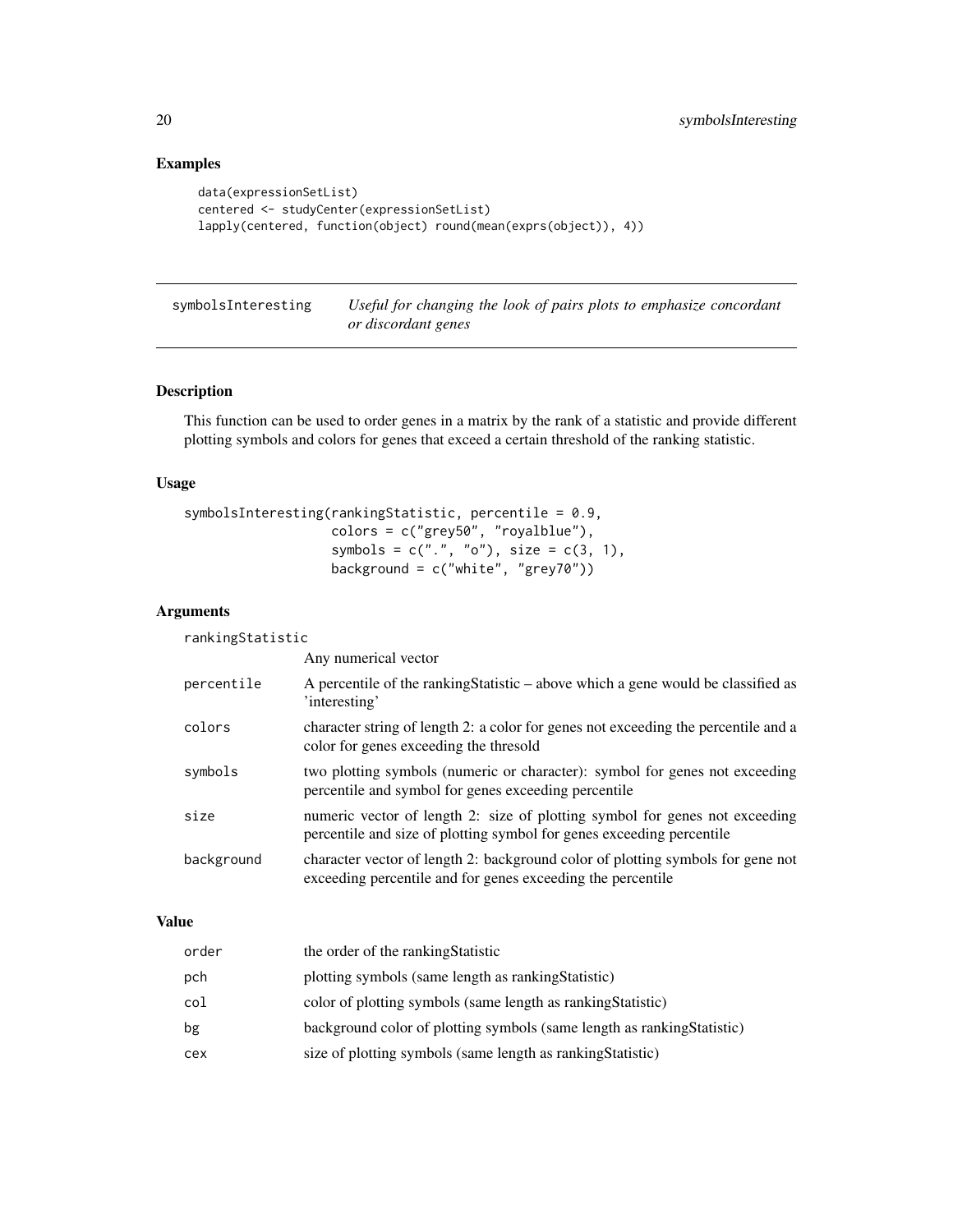#### <span id="page-20-0"></span> $\frac{1}{21}$

## Author(s)

R. Scharpf

#### Examples

```
data(expressionSetList)
data(xmcmc)
pathToLogFiles <- system.file("logFiles", package="XDE")
load(file.path(pathToLogFiles, "BES.rda"))
load(file.path(pathToLogFiles, "postAvg.rda"))
op.conc <- symbolsInteresting(rankingStatistic=postAvg[, "concordant"])
graphics:::pairs(BES[op.conc$order, ], pch=op.conc$pch, col=op.conc$col,
                 bg=op.conc$bg, upper.panel=NULL, cex=op.conc$cex)
```
<span id="page-20-1"></span>

thin *How often to write MCMC iterations to file*

## Description

A value greater than one means that not every MCMC iteration is written to file.

## Usage

thin $(x, \ldots)$ 

#### Arguments

|          | An object of class XdeParameter |
|----------|---------------------------------|
| $\cdots$ | not implemented                 |

## Details

thin is an accessor for the first element in the vector returned by the method output.

The replacement method replaces the first element in the output vector.

## Value

An integer.

#### Author(s)

R. Scharpf

#### See Also

[output](#page-12-1)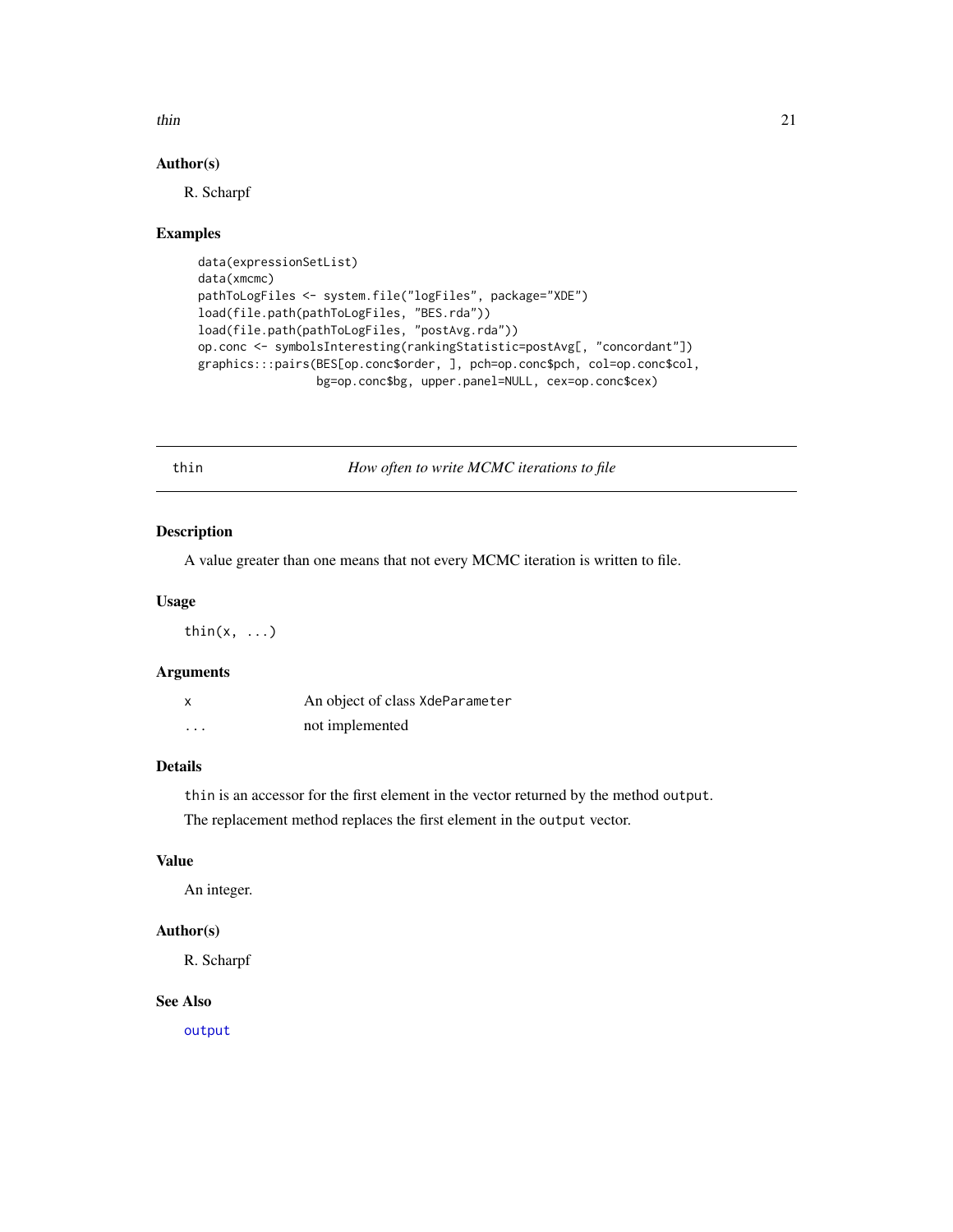<span id="page-21-1"></span><span id="page-21-0"></span>

Accessor and replacement methods for tuning the Metropolis-Hastings proposal parameters.

## Usage

tuning(object)

## Arguments

object Object of class XdeParameter

## Details

See the XdeParameterClass vignette

#### Value

A numerical vector

## Author(s)

R. Scharpf

<span id="page-21-2"></span>updates *Frequency of updating a parameter per MCMC iteration*

## Description

Accessor and replacement methods for the class XdeParameter are available. Specifying an update of integer N for a Metropolis-Hastings parameter means that N values are proposed for that parameter for each MCMC iteration.

#### Usage

updates(object)

## Arguments

object An object of class XdeParameter

## Details

See the XdeParameterClass vignette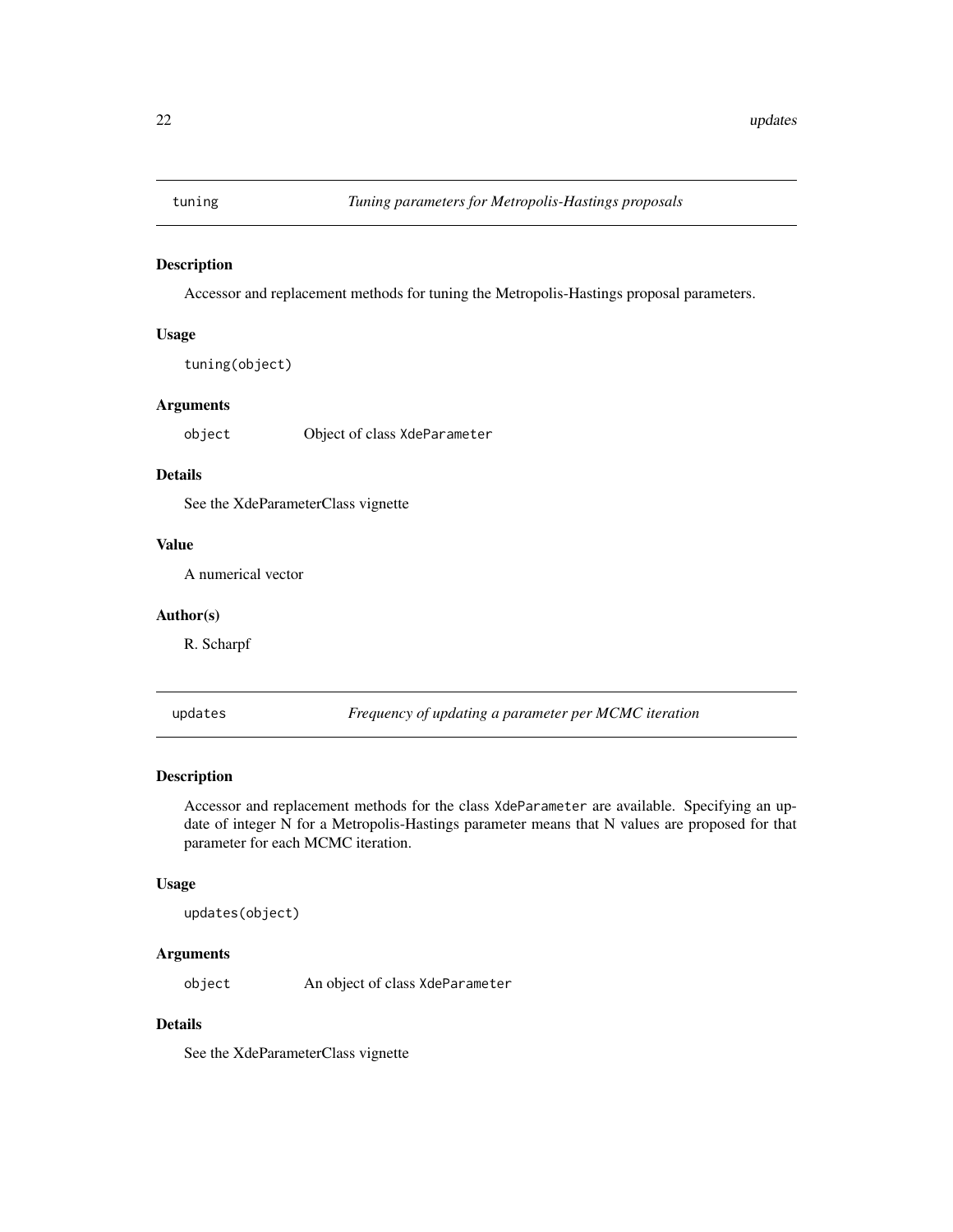#### <span id="page-22-0"></span> $xde$  23

## Value

A numerical vector

## Author(s)

R. Scharpf

| xde | Fit the Bayesian hierarchical model for cross-study differential gene |
|-----|-----------------------------------------------------------------------|
|     | expression                                                            |

## Description

Fits the Bayesian hierarchical model for cross-study differential gene expression.

## Usage

```
xde(paramsMcmc, esetList, outputMcmc, batchSize=NULL, NCONC=2,
center=TRUE, ...)
```
## Arguments

| paramsMcmc   | Object of class XdeParameter                                                                                                                                |
|--------------|-------------------------------------------------------------------------------------------------------------------------------------------------------------|
| esetList     | Object of class Expression SetList                                                                                                                          |
| outputMcmc   | Object of class XdeMcmc (optional)                                                                                                                          |
| batchSize    | Integer or NULL. The number of iterations written to log files before summa-<br>rizing the chain and then removing. Experimental.                           |
| <b>NCONC</b> | The number of studies for which a gene must be differentially expressed in the<br>same direction to be considered as concordantly differentially expressed. |
| center       | Logical. If TRUE, each study is centered to have mean zero.                                                                                                 |
| $\cdots$     | Additional arguments passed to xdeFit.                                                                                                                      |

## Details

Details for fitting the Bayesian model are discussed elsewhere (see citation below and XdeParameterClass vignette)

If an integer is specified for the batchSize, summary statistics for the log-files are calculated for every batchSize iterations. The log files are then removed and the next iteration will start a new log file. This allows one to do many iterations without creating enormous log files. This is only reasonable to do if one has already assessed convergence.

## Value

Object of class XdeMcmc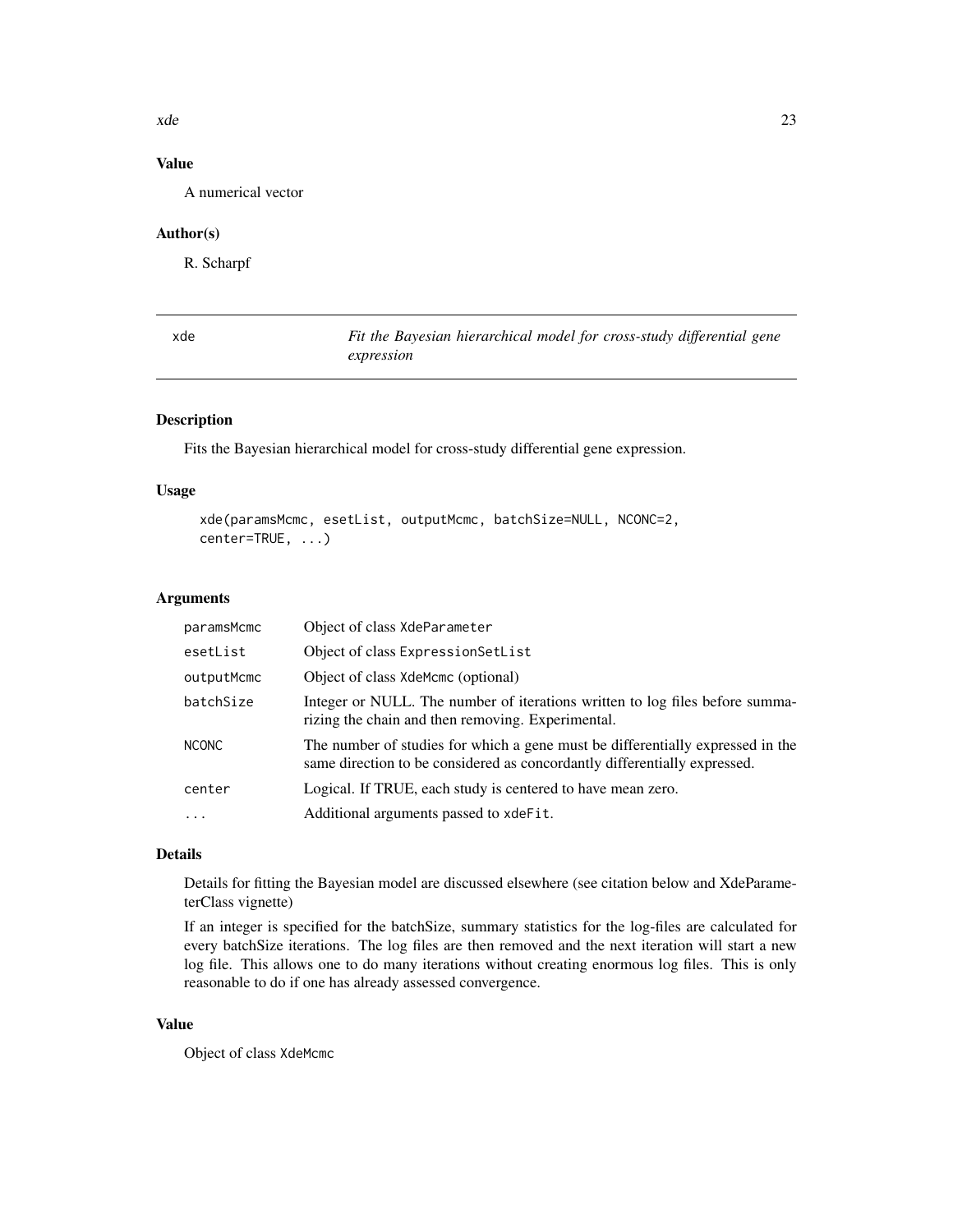## <span id="page-23-0"></span>Note

See the vignettes for XdeParameterClass and XDE.

#### Author(s)

R. Scharpf

## References

R. Scharpf et al., A Bayesian Model for Cross-Study Differential Gene Expression, JASA 2009, p1295–1310.

## See Also

[XdeMcmc-class](#page-23-1), [XdeParameter-class](#page-25-1), [ExpressionSetList-class](#page-6-1)

#### Examples

```
## Not run:
 data(expressionSetList)
 xparam <- new("XdeParameter", phenotypeLabel="adenoVsquamous", esetList=expressionSetList)
 iterations(xparam) <- 10
 fit <- xde(xparam, esetList=expressionSetList)
```
## End(Not run)

<span id="page-23-1"></span>XdeMcmc-class *Class for storing output from the Bayesian model*

#### **Description**

Stores output, including the last iteration of the MCMC.

#### Objects from the Class

Objects can be created by calls of the form new("XdeMcmc", studyNames, featureNames, iterations, seed, output, directory, lastMcmc, posteriorAvg, bayesianEffectSize).

## Slots

studyNames: Object of class "character" featureNames: Object of class "character" iterations: Object of class "numeric" directory: Object of class "character" seed: Object of class "integer" output: Object of class "numeric"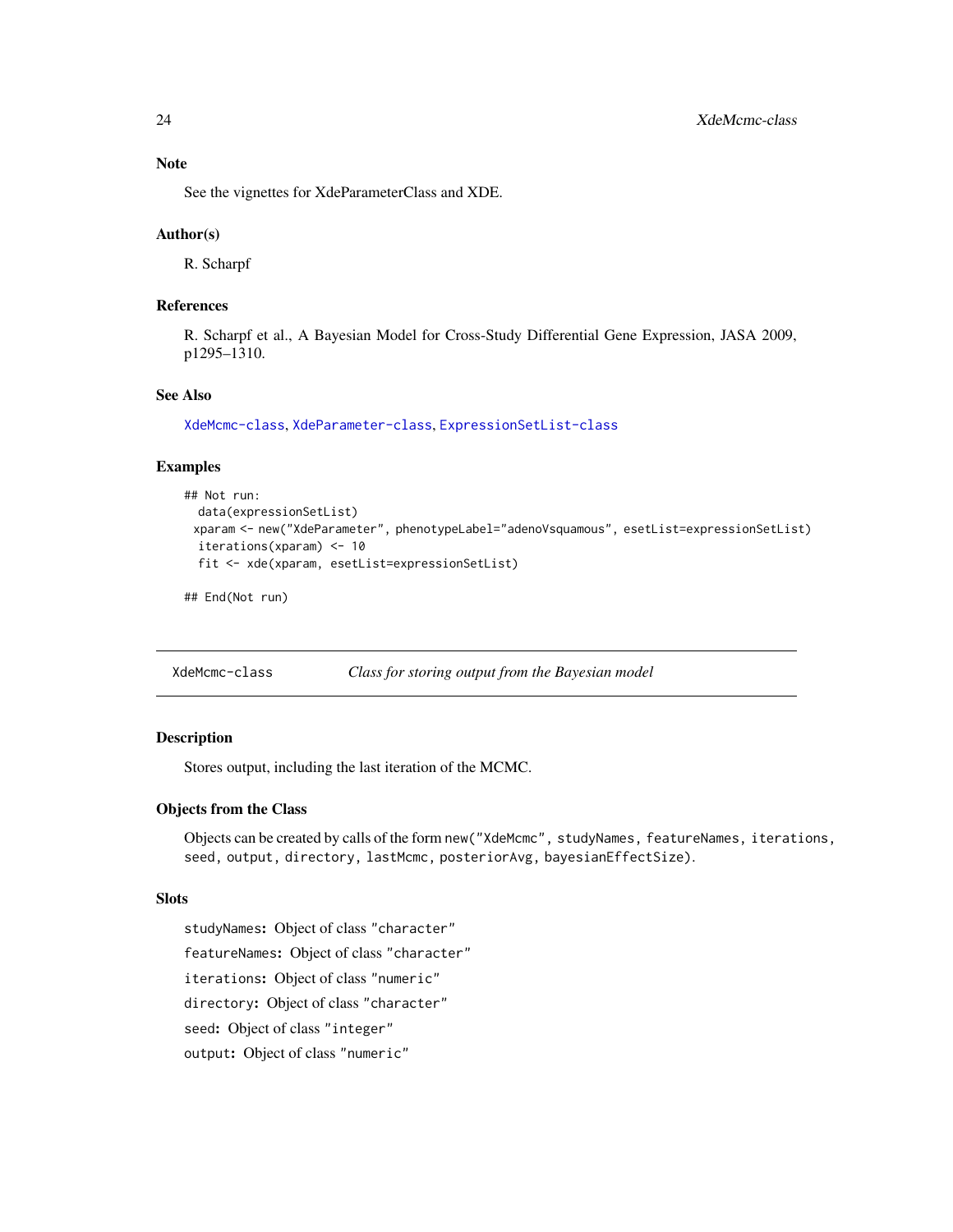## <span id="page-24-0"></span>XdeMcmc-class 25

lastMcmc: Object of class "environment" posteriorAvg: Object of class "NULLorMatrix" bayesianEffectSize: Object of class "NULLorMatrix"

## Methods

 $$ signalure(x = "XdeMcmc")$ .standardizedDelta signature(object = "XdeMcmc") bayesianEffectSize signature(object = "XdeMcmc") bayesianEffectSize<- signature(object = "XdeMcmc", value = "matrix") calculatePosteriorAvg signature(object = "XdeMcmc"): See [calculatePosteriorAvg](#page-2-1) directory signature(object = "XdeMcmc") featureNames signature(object = "XdeMcmc") initialize signature(.Object = "XdeMcmc") iterations signature(object = "XdeMcmc") lastMcmc signature(object = "XdeMcmc")  $nrow$  signature( $x = "X$ deMcmc") output signature(object = "XdeMcmc") plot signature( $x =$ "XdeMcmc") posteriorAvg signature(object = "XdeMcmc") seed signature(object = "XdeMcmc") show signature(object = "XdeMcmc") studyNames signature(object = "XdeMcmc")

## Author(s)

R. Scharpf

## See Also

The class for storing the data: [ExpressionSetList-class](#page-6-1) and the class that contains default op-tions for fitting the Bayesian model: [XdeParameter-class](#page-25-1)

#### Examples

```
##See XDE vignette:
## Not run:
openVignette(package="XDE")
```
## End(Not run)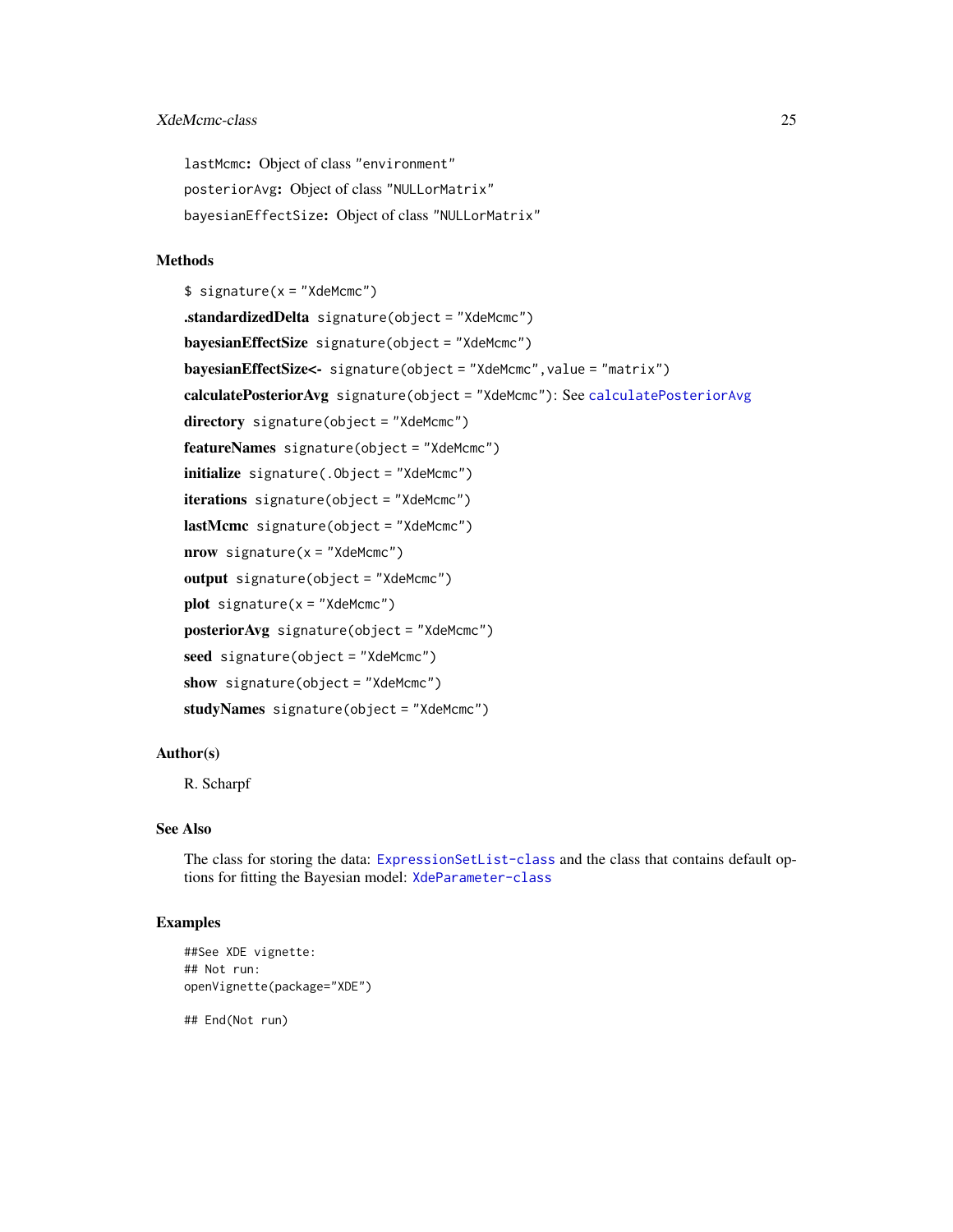<span id="page-25-1"></span><span id="page-25-0"></span>XdeParameter-class *Container class for storing options of the Bayesian hierarchical model*

#### Description

This class contains initial values for the first iteration of the MCMC, options for saving MCMC chains, options for changing the tuning parameters of the Metropolis-Hastings algorithm, options for changing hyperparameters from their defaults, etc.

#### Objects from the Class

Objects can be created by calls of the form new("XdeParameter", esetList, updates, tuning, hyperparameters, output, iterations, burnin, seed, randomSeed, genes, studies, firstMcmc, specifiedInitialValues, directory, phenotypeLabel, seed, showIterations, verbose, studyNames, one.delta).

#### **Slots**

updates: Object of class numeric. The frequency of updates for each iteration of the chain.

tuning: Object of class numeric. Tuning parameters for the Metropolis-Hastings proposals

hyperparameters: Object of class numeric. Hyperparameters for the Bayesian hierarchical model

output: Object of class numeric. Indicator for whether to save the MCMC chain to file. If the value is zero, the chain is not saved.

iterations: Object of class numeric. The total number of MCMC iterations.

- burnin: Object of class logical. If set to FALSE, by default none of the chains will be saved (called for its side-effect of setting the output to zero for each parameter).
- notes: Object of class character.
- firstMcmc: Object of class environment. Values for the first iteration of the MCMC
- seed: Object of class integer. Seed used for simulating random numbers.
- showIterations: Object of class logical. Whether to show the MCMC iteration when fitting the model
- specifiedInitialValues: Object of class logical. If TRUE (the default), the values stored in firstMcmc will be used for the first iteration of the MCMC.
- directory: Object of class character. Specifies where to write the log files
- phenotypeLabel: Object of class character. The name of the binary covariate used for differential expression
- verbose: Object of class logical
- studyNames: Object of class character. Names of the datasets
- one.delta: Logical. If TRUE, a gene is assumed to be differentially in all studies or none of the studies.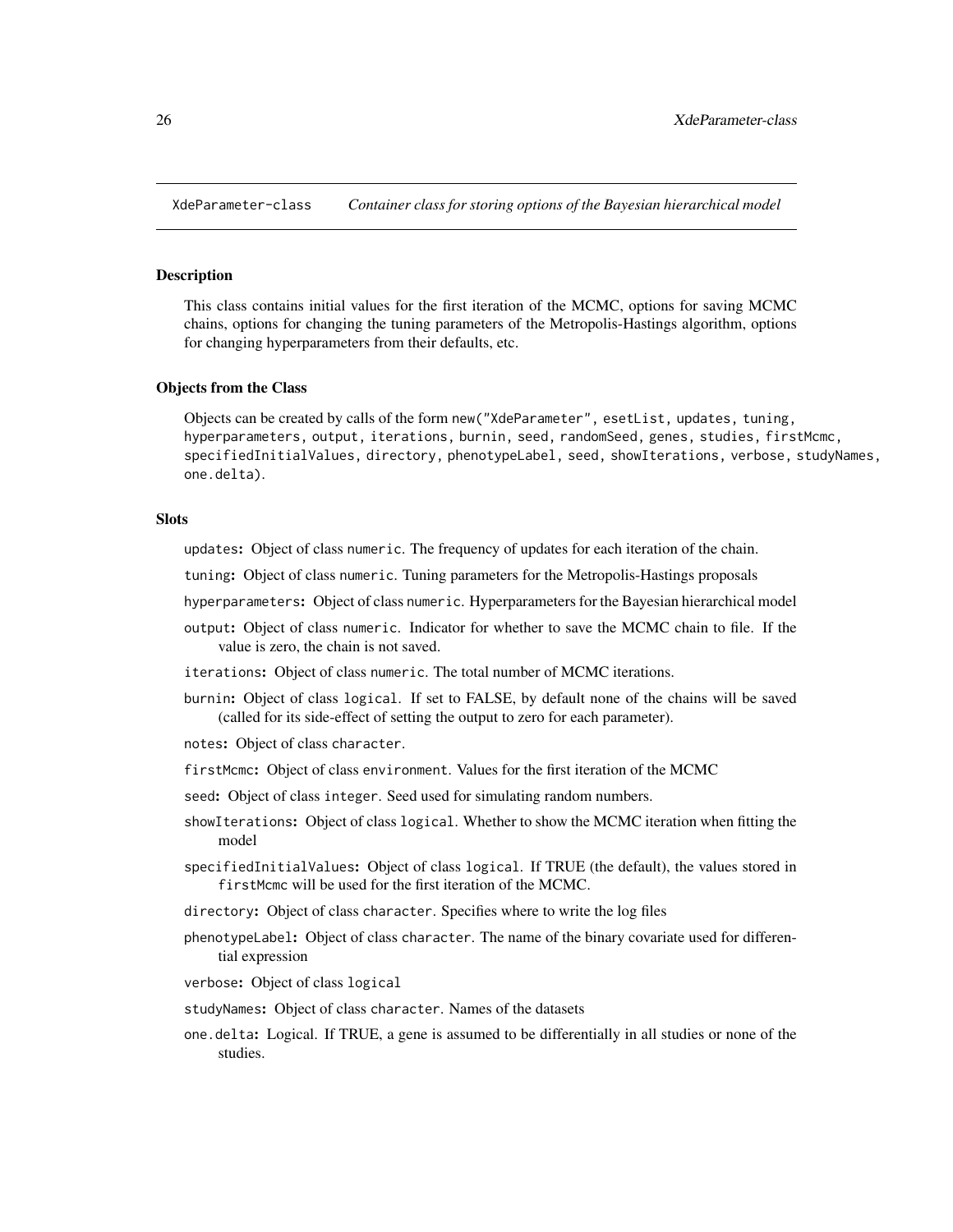#### <span id="page-26-0"></span>**Methods**

burnin signature(object = "XdeParameter") logical. See [burnin](#page-1-1) [burnin](#page-1-1)<- signature(object = "XdeParameter", value = "logical") logical. See burnin directory signature(object = "XdeParameter") character string giving the path or relative path to store log files from the MCMC chain directory<- signature(object = "XdeParameter")Path to store log files. [firstMcmc](#page-8-2) signature(object = "XdeParameter") See firstMcmc firstMcmc<- signature(object = "XdeParameter", value = "environment") firstMcmc<- signature(object = "XdeParameter", value = "list") hyperparameters signature(object = "XdeParameter") See the XdeParameterClass vignette hyperparameters<- signature(object = "XdeParameter") See the XdeParameterClass vignette initialize signature(.Object = "XdeParameter") Method for initializing an instance of the class. The default values provided work well in most cases. iterations signature(object = "XdeParameter") Accessor for the total number of MCMC iterations to run iterations<- signature(object = "XdeParameter", value = numeric) The replacement method is useful for setting a different number of iterations. iterations<- signature(object = "XdeParameter", value = "integer") output signature(object = "XdeParameter") See also [output](#page-12-1). This method is also defined for class XdeMcmc output<- signature(object = "XdeParameter") See also [output](#page-12-1) phenotypeLabel signature(object = "XdeParameter") The name of a binary covariate present in each study phenotypeLabel<- signature(object = "XdeParameter", value = "character") savedIterations signature(object = "XdeParameter") The number of MCMC iterations written to file. It is the value of the total number of iterations divided by the thinning parameter. See also [output](#page-12-1) [seed](#page-15-2) signature(object = "XdeParameter") See seed seed<- signature(object = "XdeParameter", value="integer") Replacement method. See also [seed](#page-15-2). show signature(object = "XdeParameter") Produces a short summary of objects that are instances of the XdeParameter class showIterations signature(object = "XdeParameter") logical showIterations<- signature(object = "XdeParameter") studyNames signature(object = "XdeParameter") Names of the high-throughput gene expression studies studyNames<- signature(object = "XdeParameter") [thin](#page-20-1) signature( $x =$  "XdeParameter") See [output](#page-12-1) and thin [thin](#page-20-1)<- signature( $x =$  "XdeParameter", value = numeric) See thin tuning signature(object = "XdeParameter") See also [tuning](#page-21-1) tuning<- signature(object = "XdeParameter") [updates](#page-21-2) signature(object = "XdeParameter") See also updates updates<- signature(object = "XdeParameter")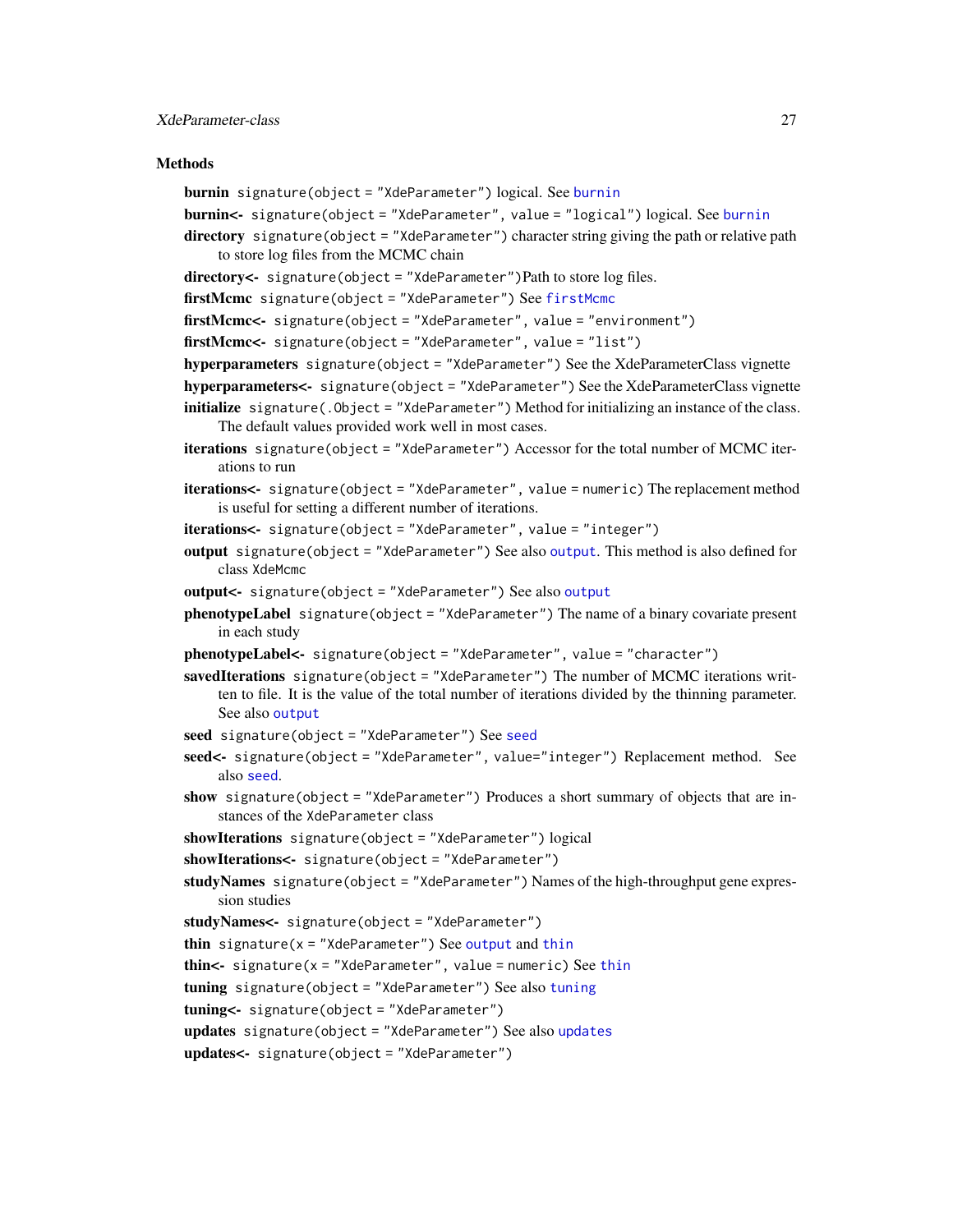#### <span id="page-27-0"></span>28 xmcmc

#### Author(s)

R. Scharpf

## References

R. Scharpf

## See Also

[ExpressionSetList-class](#page-6-1)

#### Examples

showClass("XdeParameter") ##See the XdeParameterClass vignette

xmcmc *Object of class XdeMcmc*

## Description

An object of class XdeMcmc is created by fitting the Bayesian hierarchical model to the expressionSetList example data.

#### Usage

data(xmcmc)

## Details

The xmcmc data example was obtained as described in the XDE vignette.

#### Examples

```
data(xmcmc)
xmcmc
```

```
##ordinarily, one should not need to change the directory in an object
##of class XdeMcmc -- therefore, a replacment method is not defined
pathToLogFiles <- system.file("logFiles", package="XDE")
xmcmc@directory <- pathToLogFiles
```

```
##The $ operator can be used to extract chains. For instance, here we
##extract the c2 chain
c2 < -x mcmc$c2
plot.ts(c2)
```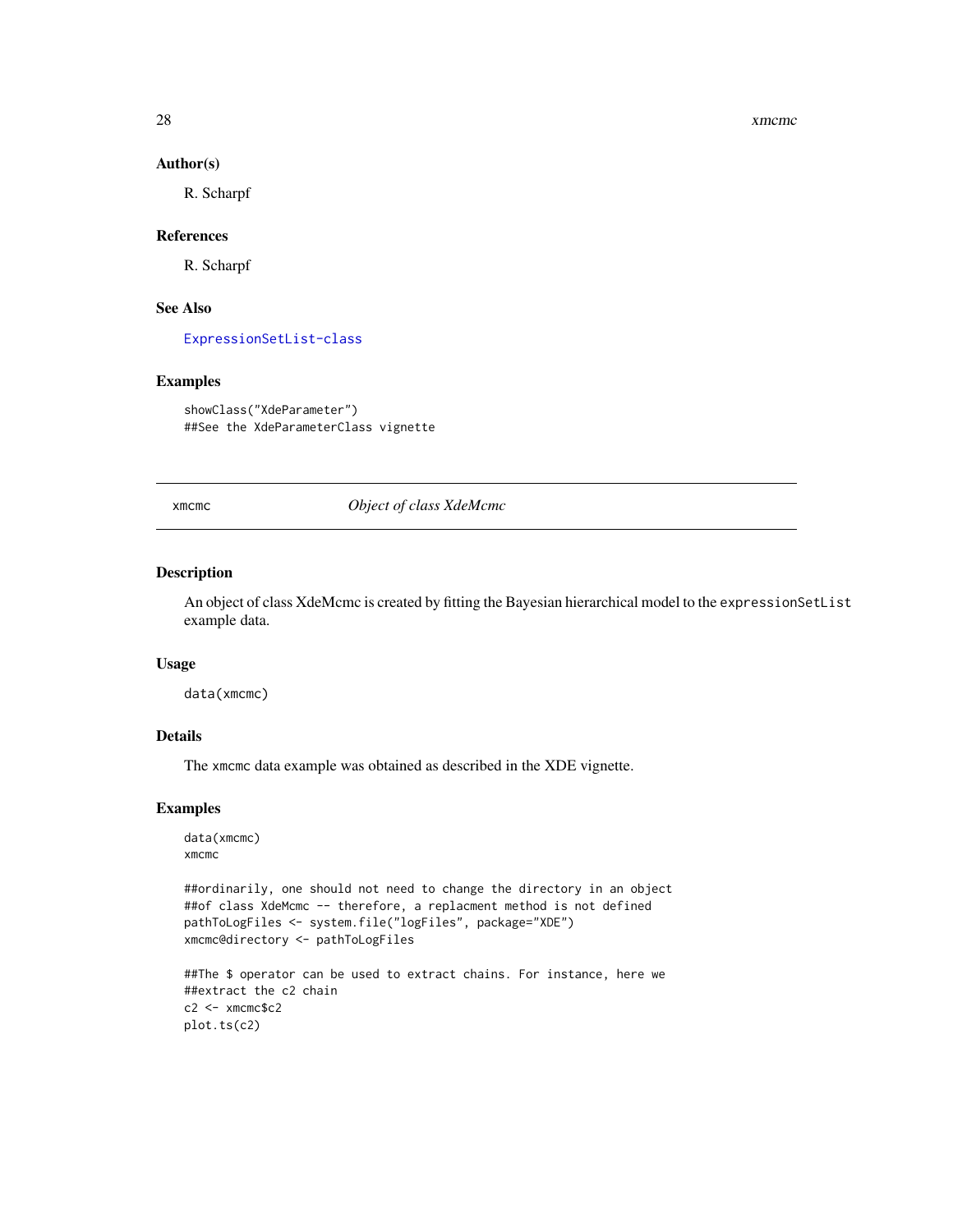<span id="page-28-0"></span>

Alternative cross-study scores of differential expression

## Usage

```
xsScores(statistic, N)
```
#### Arguments

| statistic | a matrix of study-specific estimates of effect size. Rows are genes and columns<br>are studies.                    |
|-----------|--------------------------------------------------------------------------------------------------------------------|
| N         | numerical vector: the number of samples in each study (the length should be the<br>number of columns in statistic) |

#### Value

A matrix of cross-study scores for differential expression ("diffExpressed"), concordant differential expression, and discordant differential expression.

#### Author(s)

R. Scharpf

## References

J.K. Choi, U. Yu, S. Kim, and O.J. Yoo (2003), Combining multiple microarray studies and modeling interstudy variation, Bioinformatics, 19(1) I84-I90.

E. Garrett-Mayer, G. Parmigiani, X. Zhong, L. Cope, and E. Gabrielson (2007), Cross-study validation and combined analysis of gene expression microarray data, Biostatistics, September

R. Scharpf et al., A Bayesian Model for Cross-Study Differential Gene Expression, Technical Report 158, Johns Hopkins University, Department of Biostatistics, 2007

#### See Also

the GeneMeta package, [ssStatistic](#page-16-1)

#### Examples

```
data(expressionSetList)
t <- ssStatistic(statistic="t", phenotypeLabel="adenoVsquamous", esetList=expressionSetList)
tScores <- xsScores(t, N=nSamples(expressionSetList))
```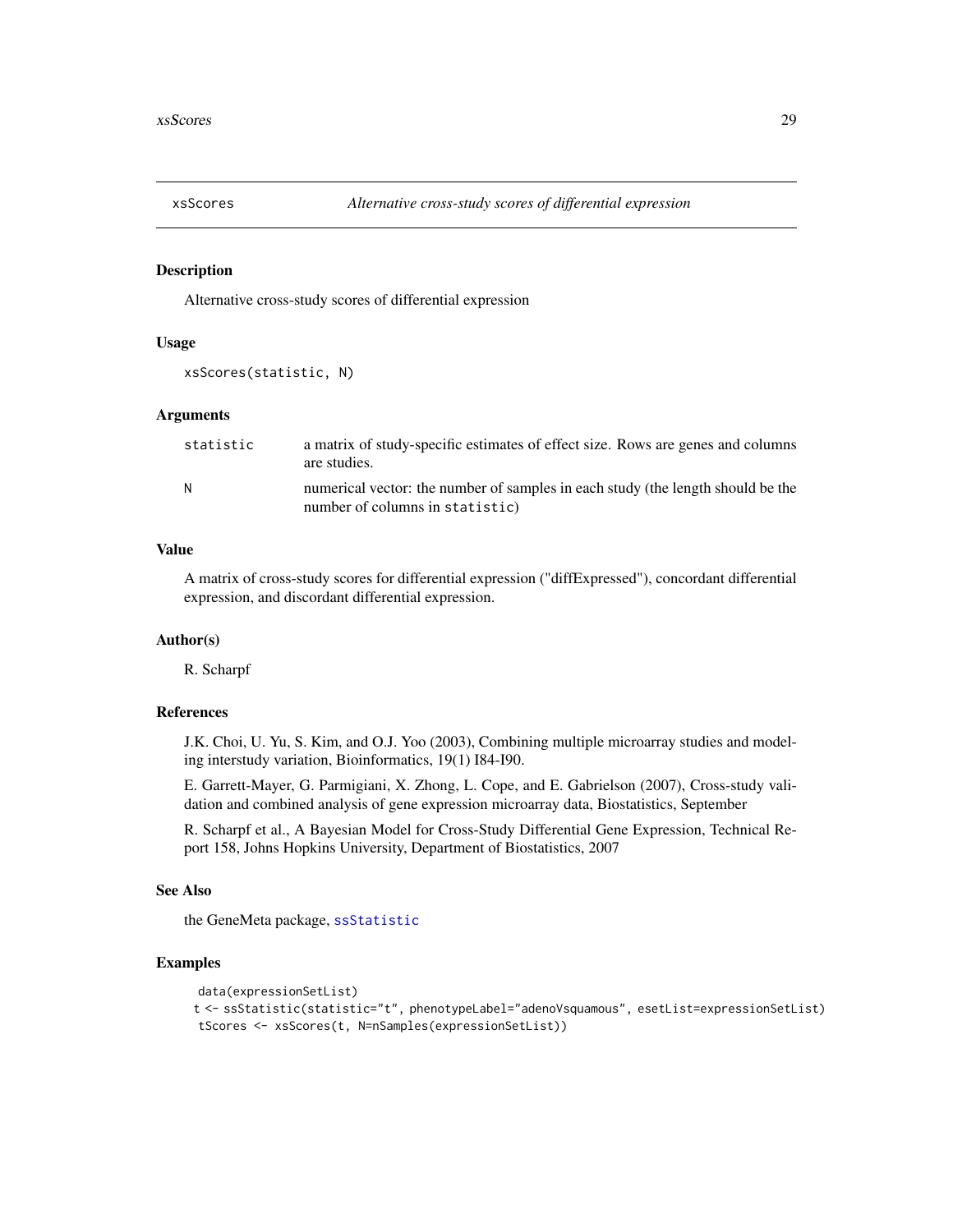<span id="page-29-1"></span><span id="page-29-0"></span>

Nu is the average expression value in each study.

#### Usage

zeroNu(object, ...)

#### Arguments

| object  | object of class Expression SetList |
|---------|------------------------------------|
| $\cdot$ | Not implemented                    |

## Details

This function should be regarded as experimental.

The nu parameter models the average expression value in each study. Modeling nu allows one to estimate differential expression across studies that may differ in location and scale (as often occurs when multiple platforms are used). The price to pay for modeling nu are additional assumptions (the nu\'s are assumed Gaussian) and a more heavily parameterized model.

The method zeroNu allows one to fit the Bayesian model without estimating nu:

- each gene is centered at zero
- initial values for the first MCMC are chosen on the basis of empirical starting values
- the initial values for a and rho are set to zero.
- the nu, a, gamma2, and rho parameters are not updated during MCMC

## Value

object of class XdeParameter

#### Author(s)

R. Scharpf

#### References

R. Scharpf et al. (2007), A Bayesian Model for Cross-Study Differential Gene Expression, Technical Report 158, Johns Hopkins University, Department of Biostatistics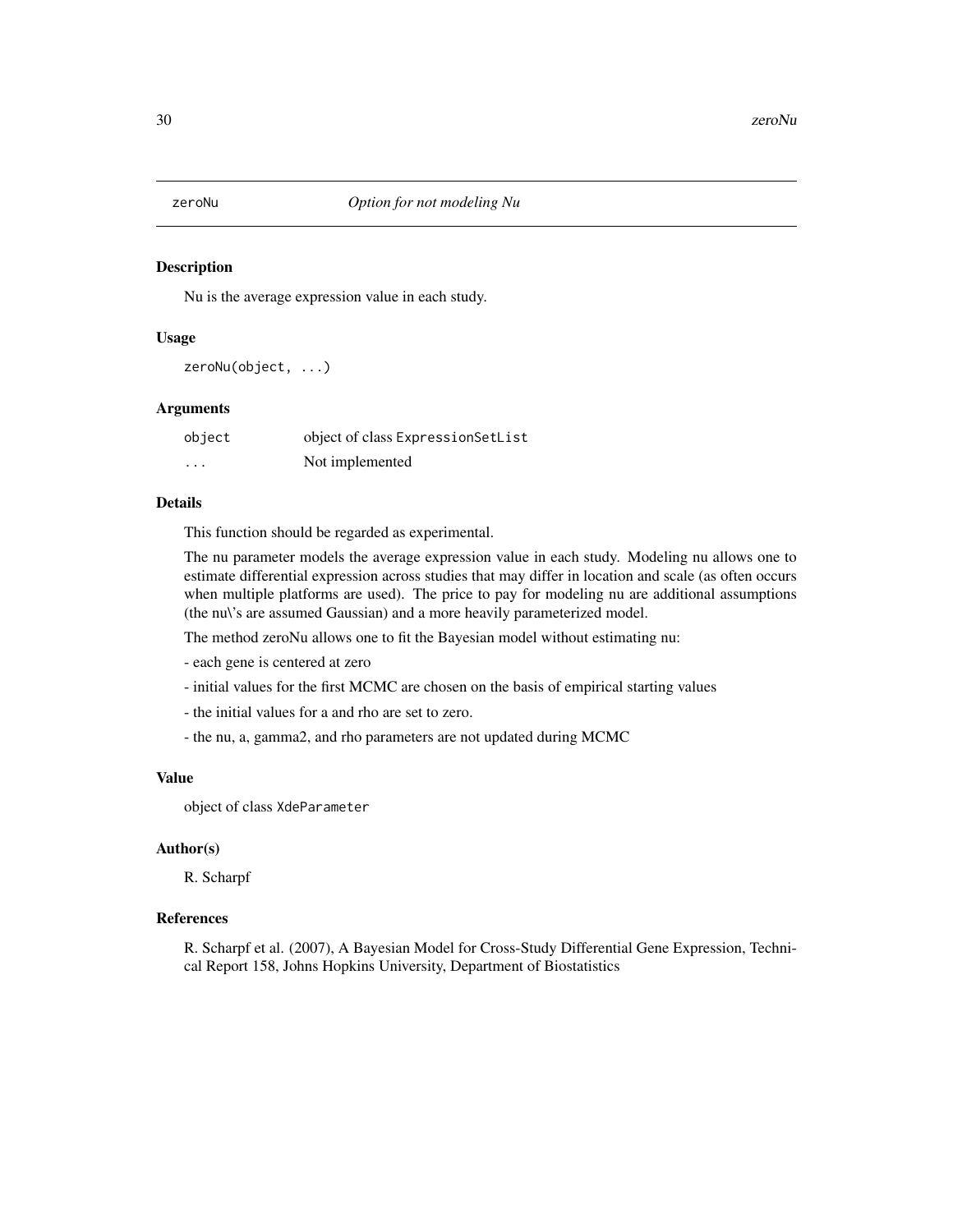# <span id="page-30-0"></span>**Index**

∗ classes ExpressionSetList-class, [7](#page-6-0) Parameters-class, [14](#page-13-0) XdeMcmc-class, [24](#page-23-0) XdeParameter-class, [26](#page-25-0) ∗ datasets expressionSetList, [6](#page-5-0) xmcmc, [28](#page-27-0) ∗ dplot symbolsInteresting, [20](#page-19-0) ∗ hplot pairs-methods, [14](#page-13-0) ∗ htest xsScores, [29](#page-28-0) ∗ manip calculatePosteriorAvg, [3](#page-2-0) ExpressionSetList-methods, [8](#page-7-0) ∗ methods burnin, [2](#page-1-0) empiricalStart, [4](#page-3-0) ExpressionSetList-methods, [8](#page-7-0) firstMcmc. [9](#page-8-0) geneCenter, [9](#page-8-0) hyperparameters, [10](#page-9-0) iterations, [11](#page-10-0) lastMcmc, [12](#page-11-0) output, [13](#page-12-0) pairs-methods, [14](#page-13-0) posteriorAvg, [16](#page-15-0) seed, [16](#page-15-0) ssStatistic, [17](#page-16-0) standardizeSamples, [18](#page-17-0) studyCenter, [19](#page-18-0) thin, [21](#page-20-0) tuning, [22](#page-21-0) updates, [22](#page-21-0) zeroNu, [30](#page-29-0) ∗ models xde, [23](#page-22-0)

xsScores, [29](#page-28-0) ∗ multivariate xde, [23](#page-22-0) .standardizedDelta,XdeMcmc-method *(*XdeMcmc-class*)*, [24](#page-23-0) [,ExpressionSetList,ANY,ANY,ANY-method *(*ExpressionSetList-methods*)*, [8](#page-7-0) [,ExpressionSetList-method *(*ExpressionSetList-class*)*, [7](#page-6-0) [[,Parameters-method *(*Parameters-class*)*, [14](#page-13-0) [[<-,Parameters-method *(*Parameters-class*)*, [14](#page-13-0) \$ *(*XdeMcmc-class*)*, [24](#page-23-0) \$,Parameters-method *(*Parameters-class*)*, [14](#page-13-0) \$,XdeMcmc-method *(*XdeMcmc-class*)*, [24](#page-23-0) \$<-,Parameters-method *(*Parameters-class*)*, [14](#page-13-0) bayesianEffectSize *(*XdeMcmc-class*)*, [24](#page-23-0) bayesianEffectSize,XdeMcmc-method *(*XdeMcmc-class*)*, [24](#page-23-0) bayesianEffectSize<- *(*XdeMcmc-class*)*, [24](#page-23-0) bayesianEffectSize<-,XdeMcmc,matrix-method *(*XdeMcmc-class*)*, [24](#page-23-0) burnin, [2,](#page-1-0) *[13](#page-12-0)*, *[27](#page-26-0)* burnin,XdeParameter-method *(*XdeParameter-class*)*, [26](#page-25-0) burnin<- *(*burnin*)*, [2](#page-1-0) burnin<-,XdeParameter,logical-method *(*XdeParameter-class*)*, [26](#page-25-0) calculateBayesianEffectSize

*(*XdeMcmc-class*)*, [24](#page-23-0) calculateBayesianEffectSize,XdeMcmc-method *(*XdeMcmc-class*)*, [24](#page-23-0) calculatePosteriorAvg, [3,](#page-2-0) *[16](#page-15-0)*, *[25](#page-24-0)* calculatePosteriorAvg,XdeMcmc-method *(*XdeMcmc-class*)*, [24](#page-23-0)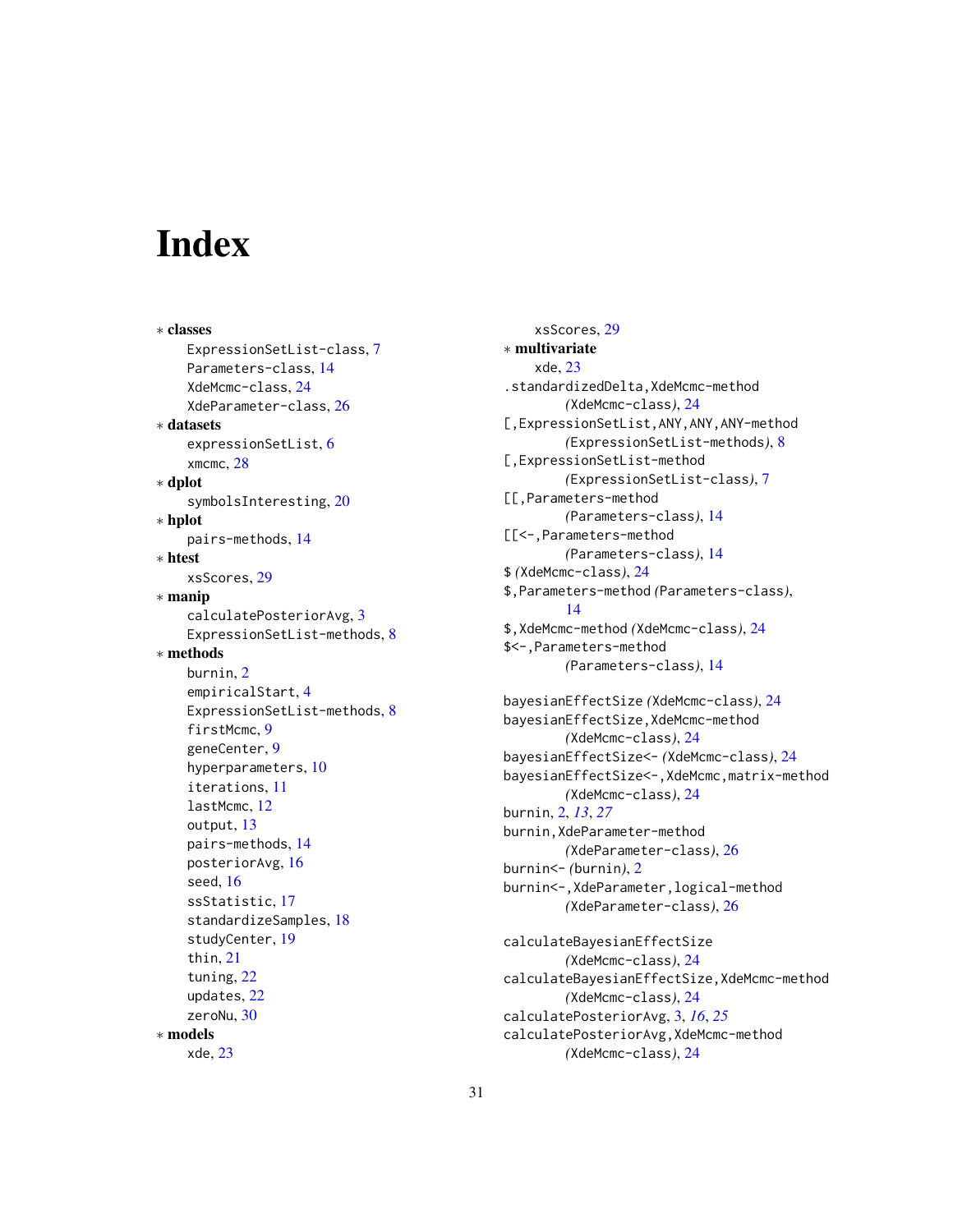## 32 INDEX

class.AssayData, *[7](#page-6-0)* coerce,list,ExpressionSetList-method *(*ExpressionSetList-class*)*, [7](#page-6-0) coerce,XdeParameter,Parameters-method *(*Parameters-class*)*, [14](#page-13-0) coerce,XdeParameter,Params-method *(*XdeParameter-class*)*, [26](#page-25-0)

dim,ExpressionSetList-method *(*ExpressionSetList-class*)*, [7](#page-6-0) directory *(*XdeMcmc-class*)*, [24](#page-23-0) directory, XdeMcmc-method *(*XdeMcmc-class*)*, [24](#page-23-0) directory,XdeParameter-method *(*XdeParameter-class*)*, [26](#page-25-0) directory<- *(*XdeParameter-class*)*, [26](#page-25-0) directory<-,XdeParameter-method *(*XdeParameter-class*)*, [26](#page-25-0)

empiricalStart, [4](#page-3-0) expressionSetList, [6](#page-5-0) ExpressionSetList-class, [7](#page-6-0) ExpressionSetList-methods, [8](#page-7-0)

featureNames,ExpressionSetList-method *(*ExpressionSetList-class*)*, [7](#page-6-0) featureNames,XdeMcmc-method *(*XdeMcmc-class*)*, [24](#page-23-0) firstMcmc, [9,](#page-8-0) *[12](#page-11-0)*, *[27](#page-26-0)* firstMcmc,XdeParameter-method *(*XdeParameter-class*)*, [26](#page-25-0) firstMcmc<- *(*firstMcmc*)*, [9](#page-8-0) firstMcmc<-,XdeParameter,environment-method *(*XdeParameter-class*)*, [26](#page-25-0) firstMcmc<-,XdeParameter,list-method *(*XdeParameter-class*)*, [26](#page-25-0)

geneCenter, *[7](#page-6-0)*, [9,](#page-8-0) *[19](#page-18-0)* geneCenter,ExpressionSetList-method *(*ExpressionSetList-class*)*, [7](#page-6-0)

hyperparameters, [10](#page-9-0) hyperparameters,XdeParameter-method *(*XdeParameter-class*)*, [26](#page-25-0) hyperparameters<- *(*hyperparameters*)*, [10](#page-9-0) hyperparameters<-,XdeParameter-method *(*XdeParameter-class*)*, [26](#page-25-0)

initialize,XdeMcmc-method *(*XdeMcmc-class*)*, [24](#page-23-0)

initialize,XdeParameter-method *(*XdeParameter-class*)*, [26](#page-25-0) iterations, [11](#page-10-0) iterations,XdeMcmc-method *(*XdeMcmc-class*)*, [24](#page-23-0) iterations,XdeParameter-method *(*XdeParameter-class*)*, [26](#page-25-0) iterations<- *(*iterations*)*, [11](#page-10-0) iterations<-,XdeParameter,integer-method *(*XdeParameter-class*)*, [26](#page-25-0) iterations<-,XdeParameter,numeric-method *(*XdeParameter-class*)*, [26](#page-25-0) lapply,ExpressionSetList-method

*(*ExpressionSetList-class*)*, [7](#page-6-0) lastMcmc, *[9](#page-8-0)*, [12](#page-11-0) lastMcmc,XdeMcmc-method *(*XdeMcmc-class*)*, [24](#page-23-0) lastMcmc<- *(*lastMcmc*)*, [12](#page-11-0) list, *[7](#page-6-0)*

nrow,ExpressionSetList-method *(*ExpressionSetList-class*)*, [7](#page-6-0) nrow,XdeMcmc-method *(*XdeMcmc-class*)*, [24](#page-23-0) nSamples *(*ExpressionSetList-class*)*, [7](#page-6-0) nSamples,ExpressionSetList-method *(*ExpressionSetList-class*)*, [7](#page-6-0)

output, [13,](#page-12-0) *[21](#page-20-0)*, *[27](#page-26-0)* output,XdeMcmc-method *(*XdeMcmc-class*)*,  $24$ output,XdeParameter-method *(*XdeParameter-class*)*, [26](#page-25-0) output<- *(*output*)*, [13](#page-12-0) output<-,XdeParameter-method *(*XdeParameter-class*)*, [26](#page-25-0)

pairs,data.frame-method *(*pairs-methods*)*, [14](#page-13-0) pairs,matrix-method *(*pairs-methods*)*, [14](#page-13-0) pairs-methods, [14](#page-13-0) Parameters-class, [14](#page-13-0) pca,ExpressionSetList-method *(*ExpressionSetList-class*)*, [7](#page-6-0) pData,ExpressionSetList-method *(*ExpressionSetList-class*)*, [7](#page-6-0) phenotype *(*ExpressionSetList-methods*)*, [8](#page-7-0) phenotype,ExpressionSetList,character-method *(*ExpressionSetList-class*)*, [7](#page-6-0)